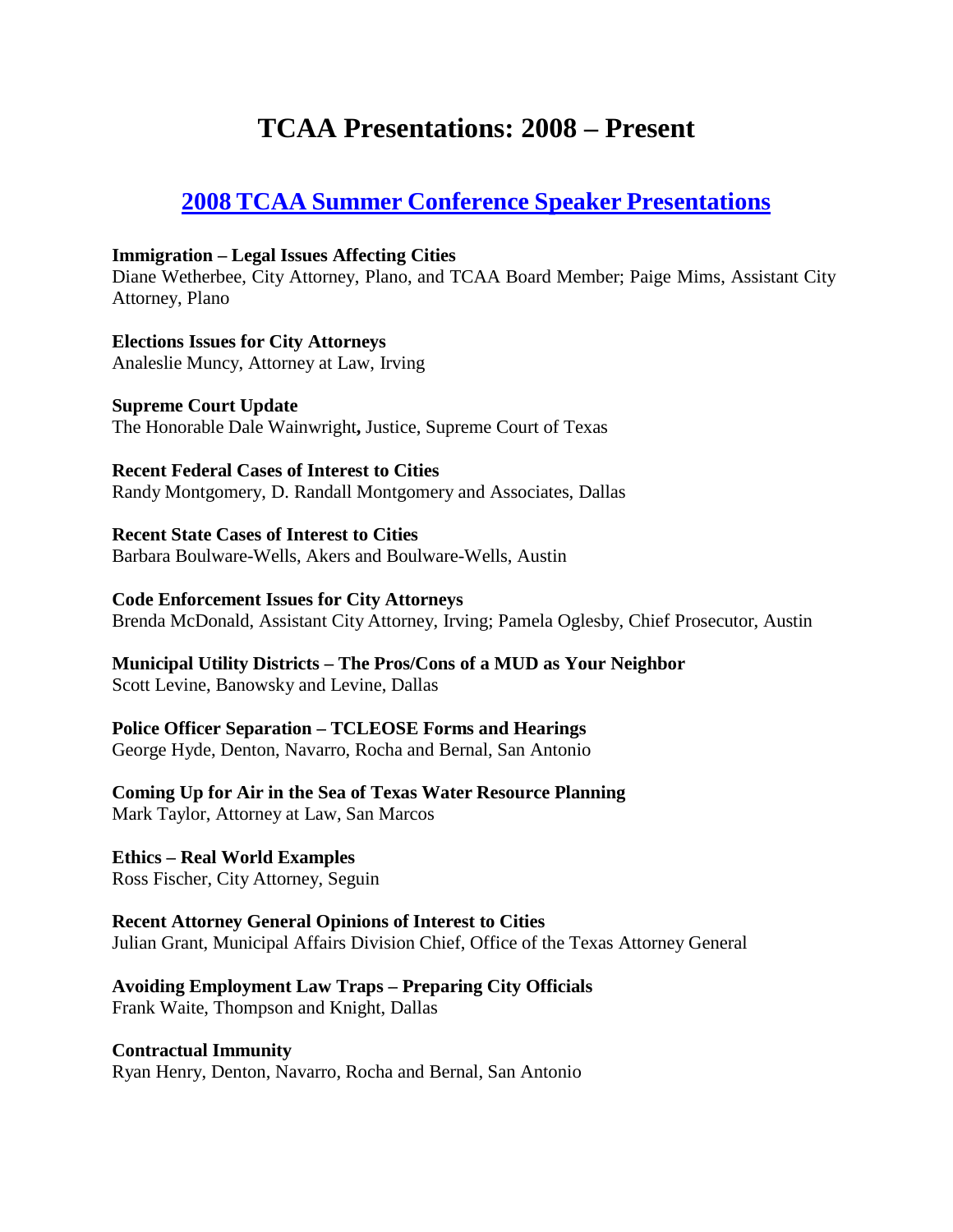# **2008 TCAA Fall Conference Speaker [Presentations](https://texascityattorneys.org/2008-tcaa-fall-conference-speaker-papers/)**

### **Avoiding Takings Claims**

Heather Scott, Willette and Guerra, Brownsville

### **Recent State Cases of Interest to Cities**

Miguel Matos, Denton, Navarro, Rocha and Bernal, San Antonio; Mike Hayes, City Attorney, Kerrville

# **Key Construction Claims – Top Ten Issues for City Attorneys**

Jeff Chapman, Ford, Nassen and Baldwin, Austin

# **Sign Law – What City Attorneys Need to Know**

Randal Morrison, Sabine and Morrison, San Diego

# **Cutting Edge Economic Development Tools**

Peter Smith, Nichols, Jackson, Dillard, Hager, and Smith, Dallas

# **Recent Federal Cases of Interest to Cities**

Randy Montgomery, D. Randall Montgomery and Associates, Dallas

# **Ethics – Challenges Unique to City Attorneys**

Alan Bojorquez, Bovey and Bojorquez, Austin

# **2009 Riley Fletcher Basic [Municipal](https://texascityattorneys.org/2009-riley-fletcher-basic-municipal-law-seminar-speaker-papers/) Law Seminar**

# **Types of City Government** Monte Akers, Akers and Boulware-Wells, Austin

**Open Government** Bill Longley, Legal Counsel, Texas Municipal League

# **Land Use**

Amber Slayton and Joseph Gorfida, Jr., Nichols, Jackson, Dillard, Hager and Smith, Dallas

#### **Ethics** Ross Fischer, City Attorney, Seguin

**Municipal Court** Ryan Turner, General Counsel, Texas Municipal Courts Education Center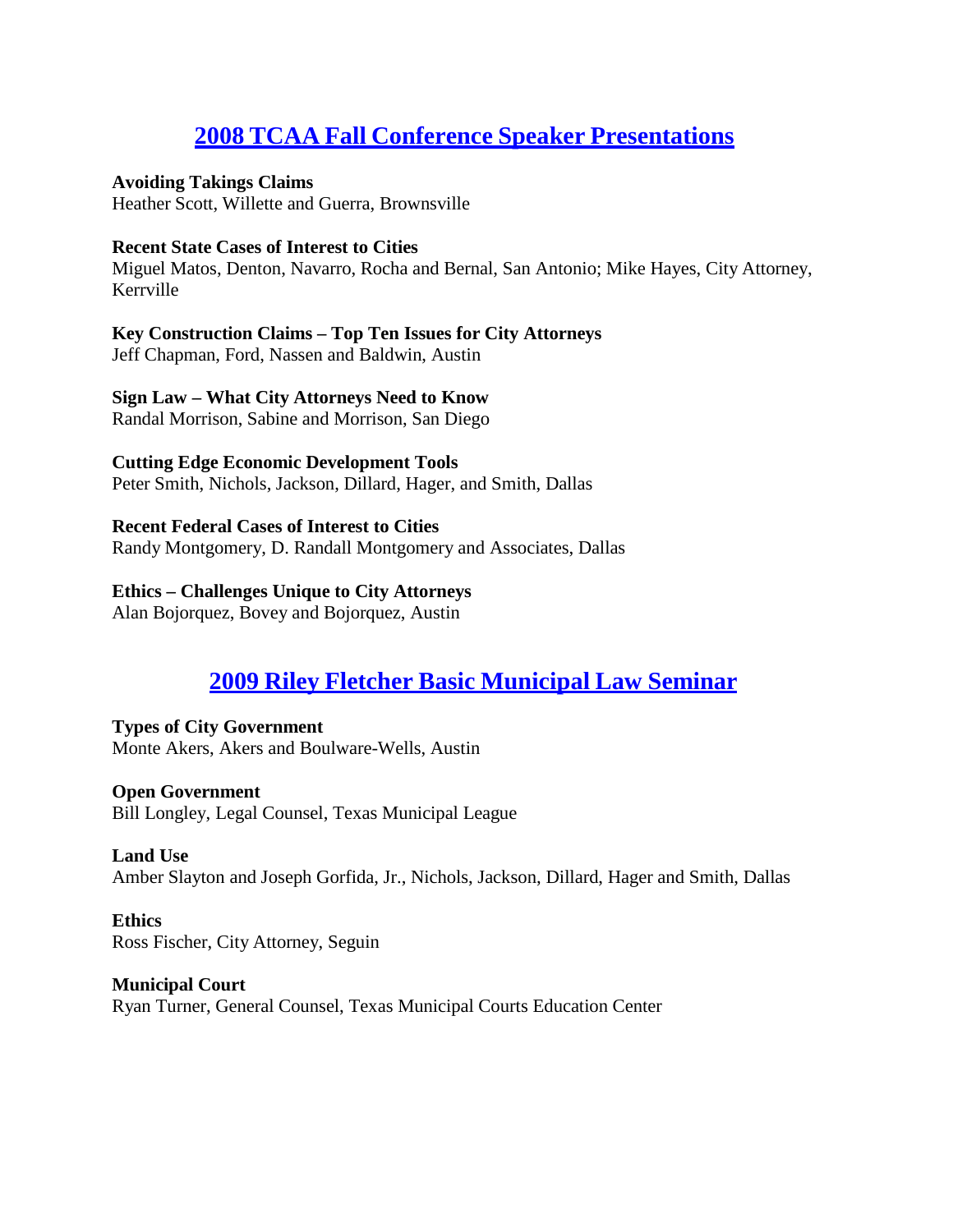**Tort Claims Act** Dick Evans, Staff Attorney, Texas Municipal League Intergovernmental Risk Pool Political Subdivision Liability

**Economic Development** Jeff Moore, Brown and Hofmeister, Richardson

**Personnel** Charles Anderson, City Attorney, Irving, and TCAA President

**Purchasing** Julian Grant, Office of the Attorney General, Austin

# **2009 TCAA Summer Conference Speaker [Presentations](https://texascityattorneys.org/2009-tcaa-summer-conference-speaker-papers/)**

**The Ethics of Handling Municipal Matters Involving Unrepresented Parties**

Meredith Ladd**,** Brown and Hofmeister, Richardson

# **Climate Change and its Impacts on Municipal Operations**

Paul Gosselink**,** Lloyd Gosselink, Austin, and Jason Tournillion, GT Environmental Finance, Austin

# **Redistricting Issues for City Attorneys**

Bob Heath**,** Bickerstaff Heath Delgado Acosta, Austin

# **Police/Fire Labor Relations Update**

Lowell Denton**,** Denton, Navarro, Rocha and Bernal, San Antonio

# **Recent Federal Cases of Interest to Cities**

Randy Montgomery**,** D. Randall Montgomery and Associates, Dallas

# **Recent State Cases of Interest to Cities**

Laura Mueller**,** Texas Municipal League, Austin

# **Taking Control over Natural Gas Gathering and Transmission Pipelines and Compressor** Station Companies, David Klein, Lloyd Gosselink, Austin

# **What City Attorneys Should Know About Ethics and the Legislature**

Royce Poinsett**,** McGinnis, Lochridge and Kilgore, Austin

# **Real Estate FAQ's by City Attorneys or What is the Difference Between a Right-of-Way and an Easement**

Kevin Laughlin**,** Nichols, Jackson, Dillard, Hager and Smith, Dallas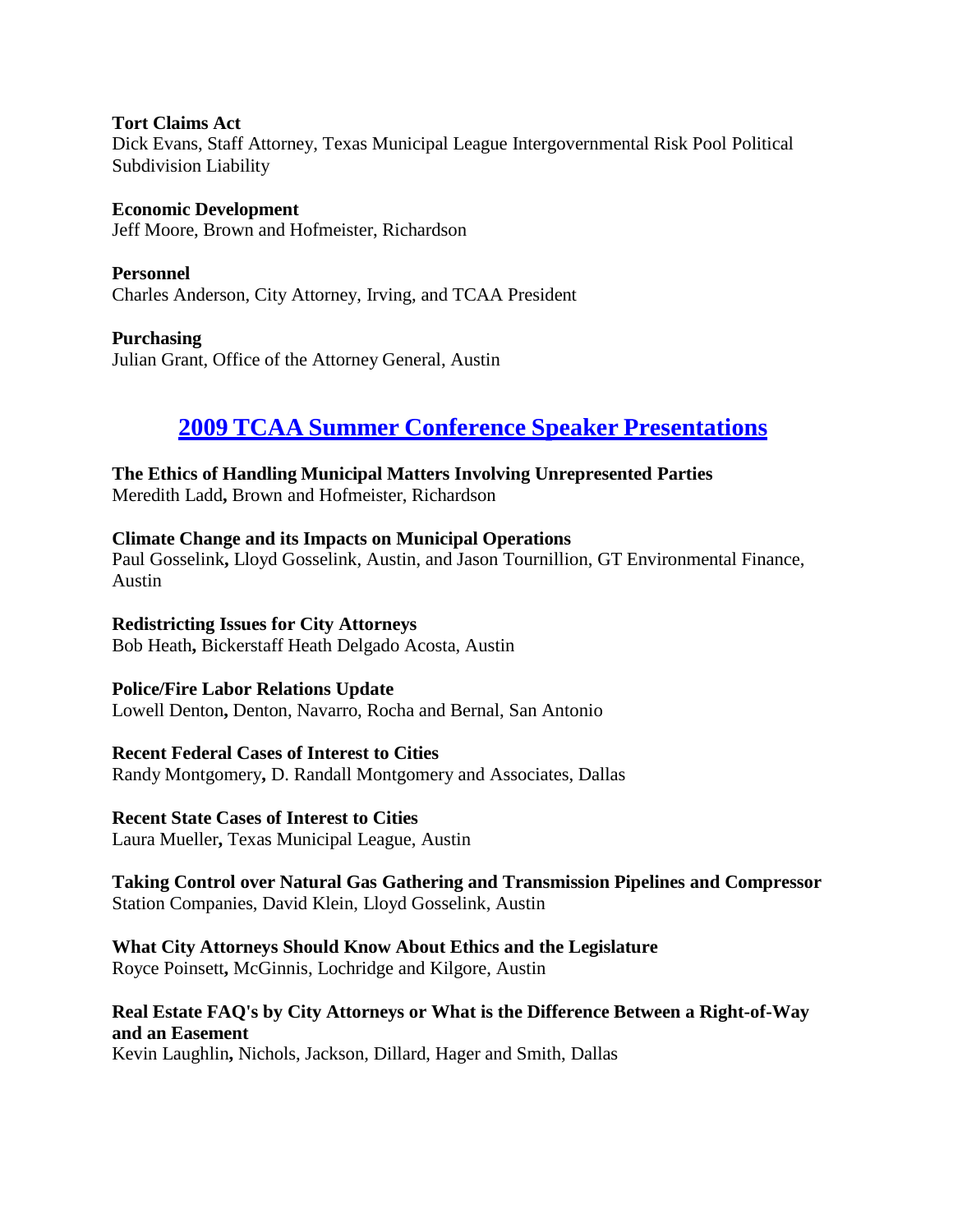**When Disaster Strikes** Legal Staff**,** Galveston

**Ethics** Jason King and Nathan Akers, Akers and Boulware-Wells, Austin

**CCN Update** Art Rodriguez, Russell and Rodriguez, Georgetown

**Airport Law 101** Robert Sims**,** Assistant City Attorney, Dallas

**Anatomy of a TCEQ Enforcement Action** Kerry Russell**,** Russell and Rodriguez, Georgetown

**FMLA/ADA Update** Frank Waite**,** Thompson and Knight, Dallas

# **2009 TCAA Fall Meeting Speaker [Presentations](https://texascityattorneys.org/2009-tcaa-fall-meeting-speaker-papers/)**

**Eminent Domain Update** Loren B. Smith**,** Olson and Olson, Houston

**Recent State Cases of Interest to Cities** Clarissa Rodriguez**,** Denton, Navarro, Rocha and Bernal, San Antonio

**Veterans Employment Rights** Sheila Gladstone**,** Lloyd Gosselink, Austin

**Alternative Delivery Methods for Construction Projects** Tim Matheny**,** Ford, Nassen and Baldwin, Dallas

**Open Meetings Act – Unconstitutional?** Scott Houston**,** Texas Municipal League, Austin

**Recent Federal Cases of Interest to Cities** Randy Montgomery**,** D. Randall Montgomery and Associates, Dallas

**Hotel Tax Update** Bennett Sandlin**,** Texas Municipal League, Austin

**Ethics** Ross Fischer**,** Denton, Navarro, Rocha and Bernal, San Antonio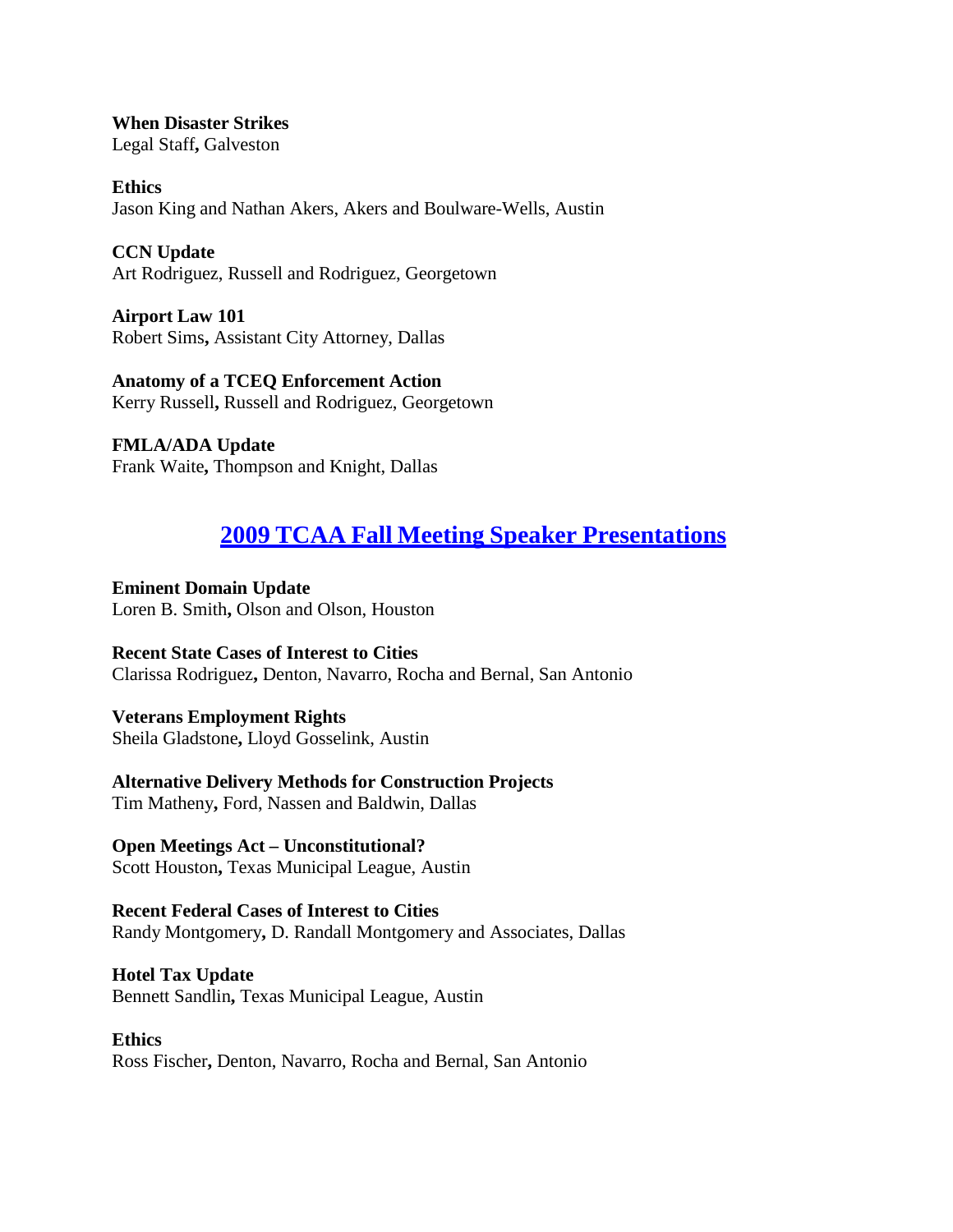# **2010 Riley Fletcher Basic [Municipal](https://texascityattorneys.org/2010-riley-fletcher-basic-municipal-law-seminar-speaker-papers/) Law Seminar Speaker Presentations**

**Types of City Government** Scott Houston, Director of Legal Services, Texas Municipal League

**Open Meetings**

Scott Houston, Director of Legal Services, Texas Municipal League

**Public Information Act**

Heather Silver, Assistant City Attorney, City of Dallas

**Land Use**

Amber Slayton and Joseph Gorfida, Jr., Nichols, Jackson, Dillard, Hager and Smith, Dallas

**Ethics**

Chris Caso and Gwen Satterthwaite, Assistant City Attorneys, City of Dallas

**Municipal Court** Bonnie Goldstein, Bonnie Lee Goldstein, P.C., Dallas

**Tort Claims Act** Lori Gillespie, Staff Attorney, Texas Municipal League Intergovernmental Risk Pool

**Economic Development** Bennett Sandlin, General Counsel, Texas Municipal League

**Personnel**

Laura Muller, Legal Counsel, Texas Municipal League

**Purchasing** Ben Wyse, Messer, Campbell & Brady, Frisco

# **2010 TCAA Summer Conference Speaker [Presentations](https://texascityattorneys.org/2010-tcaa-summer-conference-speaker-papers/)**

**Ethics - Lessons from 40 Years as City Attorney** Bob Flournoy, Former City Attorney, Lufkinn

**Seeking Effective Amicus Support** Robert Fugate**,** Assistant City Attorney, Arlington

**The Legislative Process – How it Really Works** Snapper Carr**,** General Counsel, Focused Advocacy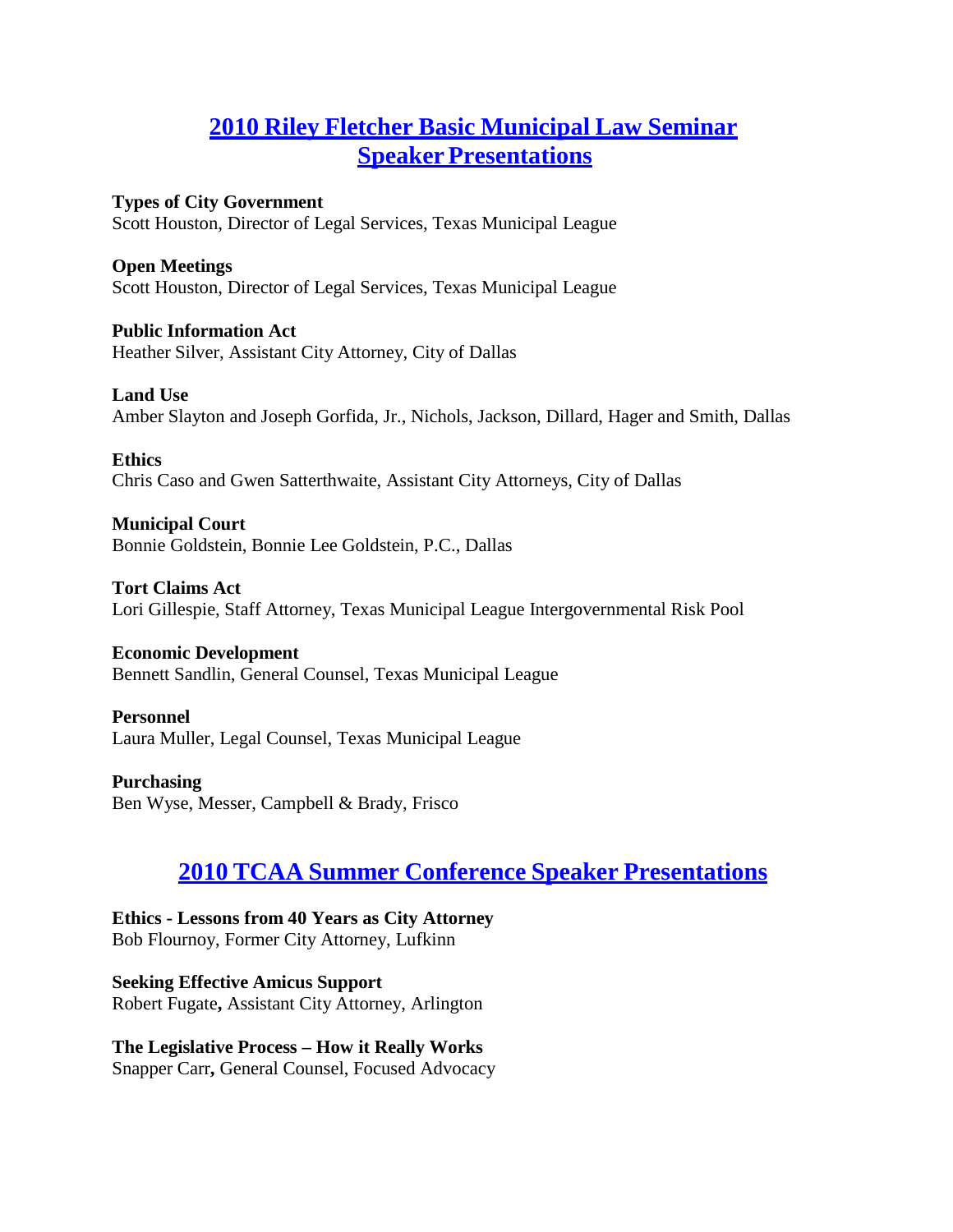#### **Municipal Court: The Basics**

Miles Risley**,** City Attorney, and Kinley Hegglund, Senior Assistant City Attorney, Wichita Falls

# **Personnel: Disciplinary Action Process**

Matthew C.G. Boyle**,** Boyle and Lowry, Irving

### **Recent Federal Cases of Interest to Cities**

Randy Montgomery**,** D. Randall Montgomery and Associates, Dallas

# **Recent State Cases of Interest to Cities**

Ron Stutes**,** Potter Minton, Tyler

# **Bankruptcy: What Every City Attorney Should Know**

Robert Franke**,** Strasburger and Price, Frisco

# **Nuisances: Code Enforcement**

Slater Elza**,** Underwood Law Firm, Amarillo

# **Ethics – the City Attorney as "Investigator"**

Liz Provencio and Ross Fischer**,** Denton, Navarro, Rocha and Bernal, San Antonio

# **The Home Rule Charter Review Process**

Charlie Zech, Denton, Navarro, Rocha and Bernal, San Antonio

# **Recent Developments at the PUC, RRC, and TWDB**

Georgia Crump, Thomas Brocato**,** and Brad Castleberry**,** Lloyd Gosselink, Austin

# **Civil Service Update**

Ric Navarro**,** Denton, Navarro, Rocha and Bernal, Harlingen

#### **Ethics**

Peter Merkl, Assistant City Attorney, Corpus Christi

#### **Contractor Default/Surety Performance** Jeff Chapman**,** Ford, Nassen and Baldwin, Austin

### **Cell Tower Siting Update** Omar Izfar, Assistant City Attorney, Houston

### **Selling Municipal Property for Economic Development** Pete Smith**,** Nichols, Jackson, Dillard, Hager and Smith, Dallas

# **The Impact of Social Networking on Cities**

Cindy Crosby, Bickerstaff Heath Delgado Acosta, Austin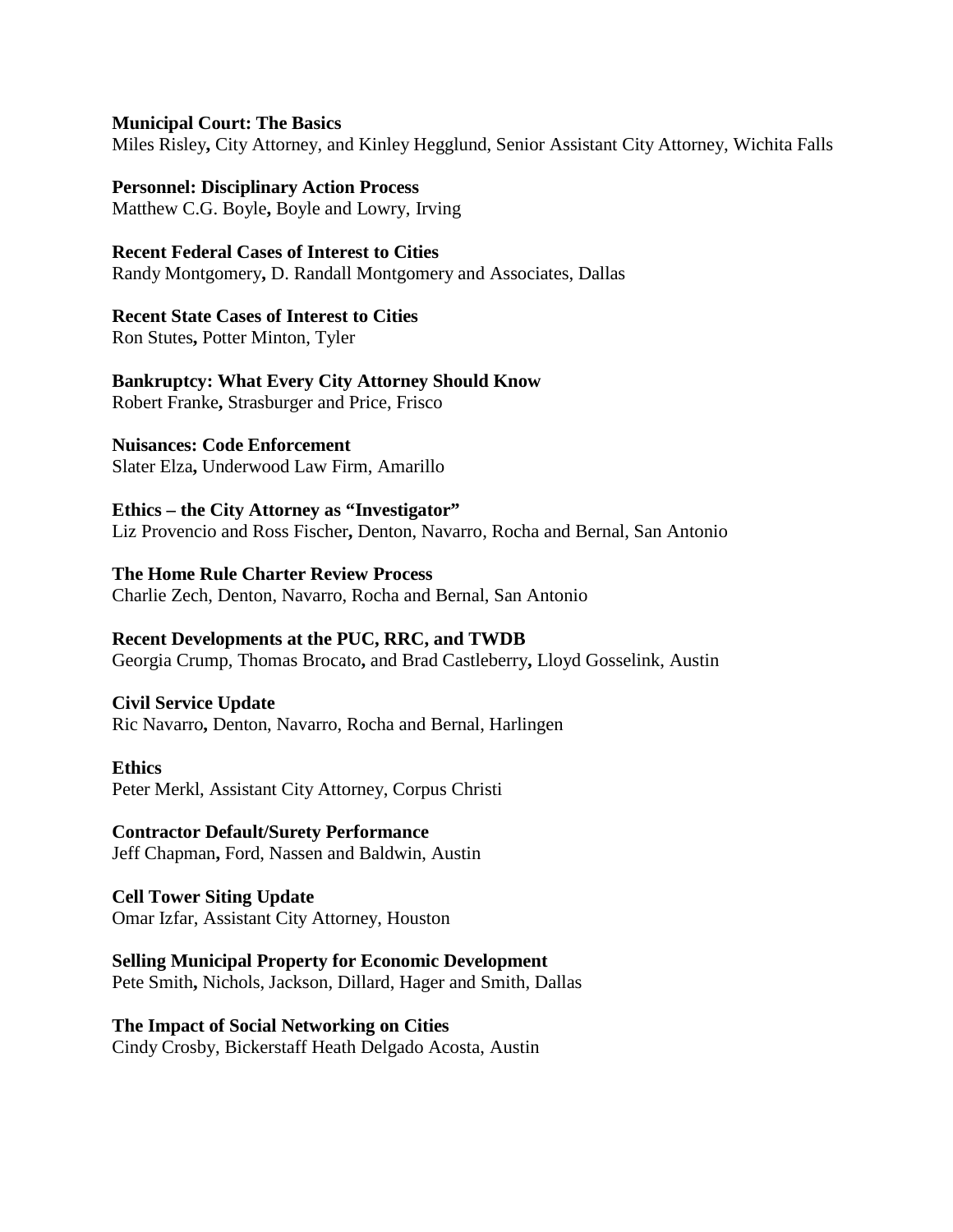# **2010 TCAA Fall Meeting Speaker [Presentations](https://texascityattorneys.org/2010-tcaa-fall-meeting-speaker-papers/)**

### **Breach of Contract Claims**

Andy Messer, Messer, Campbell & Brady, Frisco

### **Recent State Cases of Interest to Cities:**

Brad Young, Bickerstaff Heath Delgado Acosta, Austin

**How Much Will that Substandard Building Demolition Really Cost You?:** Tim Sralla, Taylor, Olson, Adkins, Sralla & Elam, Fort Worth

**Future Municipal Water Supplies – From Planning to Implementation:** Martin Rochelle, Lloyd Gosselink Rochelle & Townsend, Austin

**Recent Federal Cases of Interest to Cities:** Randy Montgomery, D. Randall Montgomery and Associates, Dallas

**TABC Update** Claire Swann, Abernathy, Roeder, Boyd and Joplin, McKinney

**Recreational Use Statute Update:** James Parker, Knight and Partners, Austin

**Employee Privacy and Free Speech Rights Update:** Sheila Gladstone, Lloyd Gosselink Rochelle & Townsend, Austin

**Ethics – City Attorneys and the Attorney-Client Privilege:** Leonard Schneider, Houston

# **2011 Riley Fletcher Basic [Municipal](https://texascityattorneys.org/2011-riley-fletcher-basic-municipal-law-seminar-speaker-paper-2/) Law Seminar Speaker Presentations**

**Types of City Government** Christy Drake-Adams, Legal Counsel, Texas Municipal League

**Open Meetings** Scott Houston, General Counsel, Texas Municipal League

**Public Information Act** Bill Longley, Legal Counsel, Texas Municipal League

**Economic Development** Floyd Akers, City Attorney, Pflugerville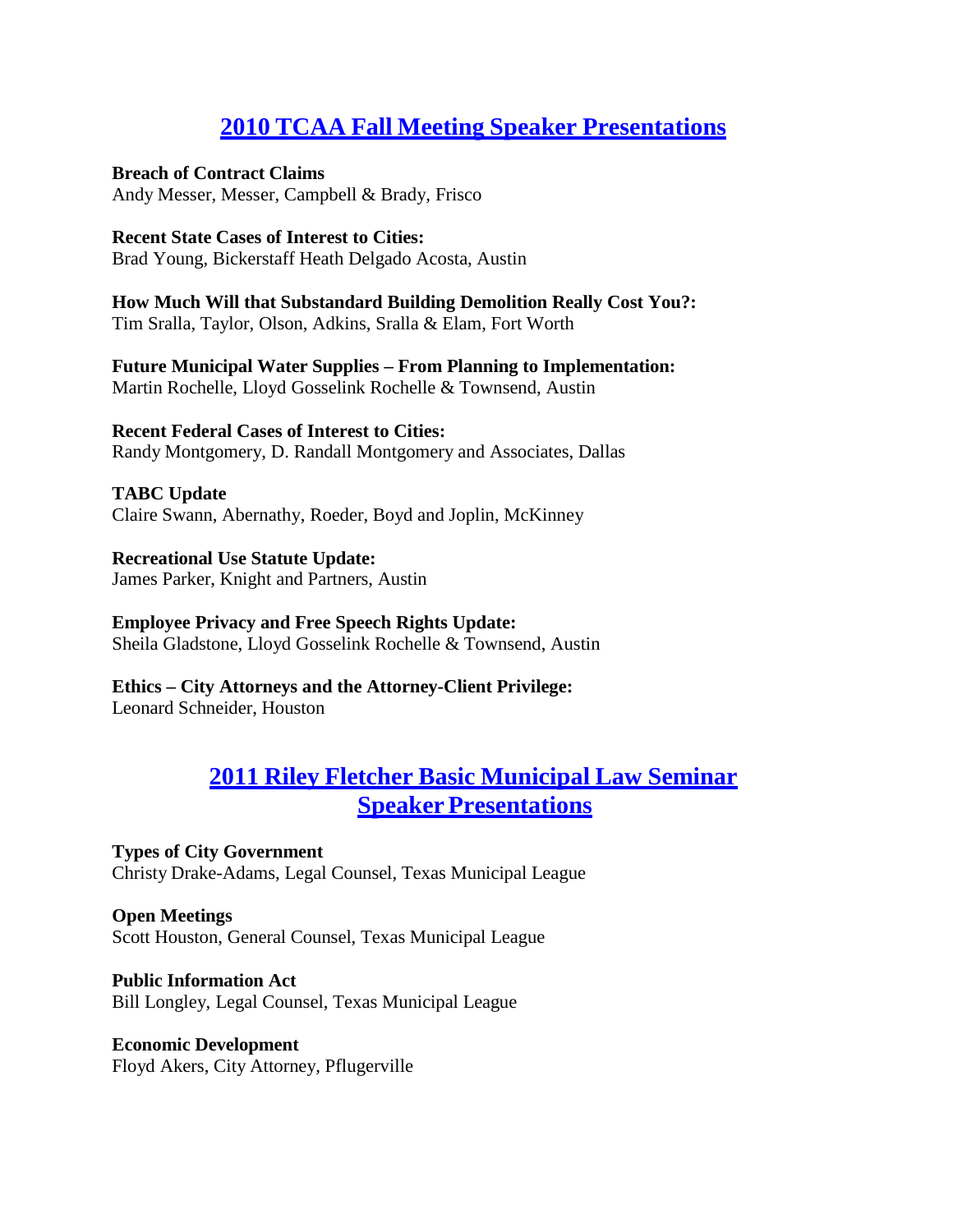**Ethics** Frank Garza, Davidson & Troilo, City Attorney, Poteet

**Municipal Court** Bonnie Goldstein, Bonnie Lee Goldstein, P.C., Dallas

**Tort Claims Act** Dick Evans, Staff Attorney, Texas Municipal League Intergovernmental Risk Pool

**Land Use** Amber Slayton and Kim Lafferty, Lafferty & Slayton, PLLC, Dallas

**Personnel** Laura Mueller, Assistant General Counsel, Texas Municipal League

**Purchasing** Scott Houston, General Counsel, Texas Municipal League

# **2011 Summer Conference Speaker [Presentations](https://texascityattorneys.org/2011-summer-conference-speaker-papers/)**

**Ethics: Social Media and Legal Ethics Update**

Sheila B. Gladstone, Lloyd, Gosselink, Rochelle and Townsend, Austin

**Title VII and the Guidelines: Promotional Exams and Recent Trends**

Clarissa Rodriguez, Denton, Navarro, Rocha and Bernal, San Antonio

**How to Write a Prosecutor Friendly Ordinance**

Robin Cross, Assistant City Attorney, Galveston

# **Making Public/Private Partnerships Work**

Ron Stutes, Potter Minton, Tyler

**"Sinful Activities" Regulation and the First Amendment**

Brad Bullock, Russell and Rodriguez, Georgetown

**Budget Pitfalls** Leela Fireside, Assistant City Attorney, Austin

**Recent Federal Cases of Interest to Cities**

Randy Montgomery, D. Randall Montgomery and Associates, Dallas

**Recent State Cases of Interest to Cities**

Sarah Gardner-Cox, Assistant City Attorney, Temple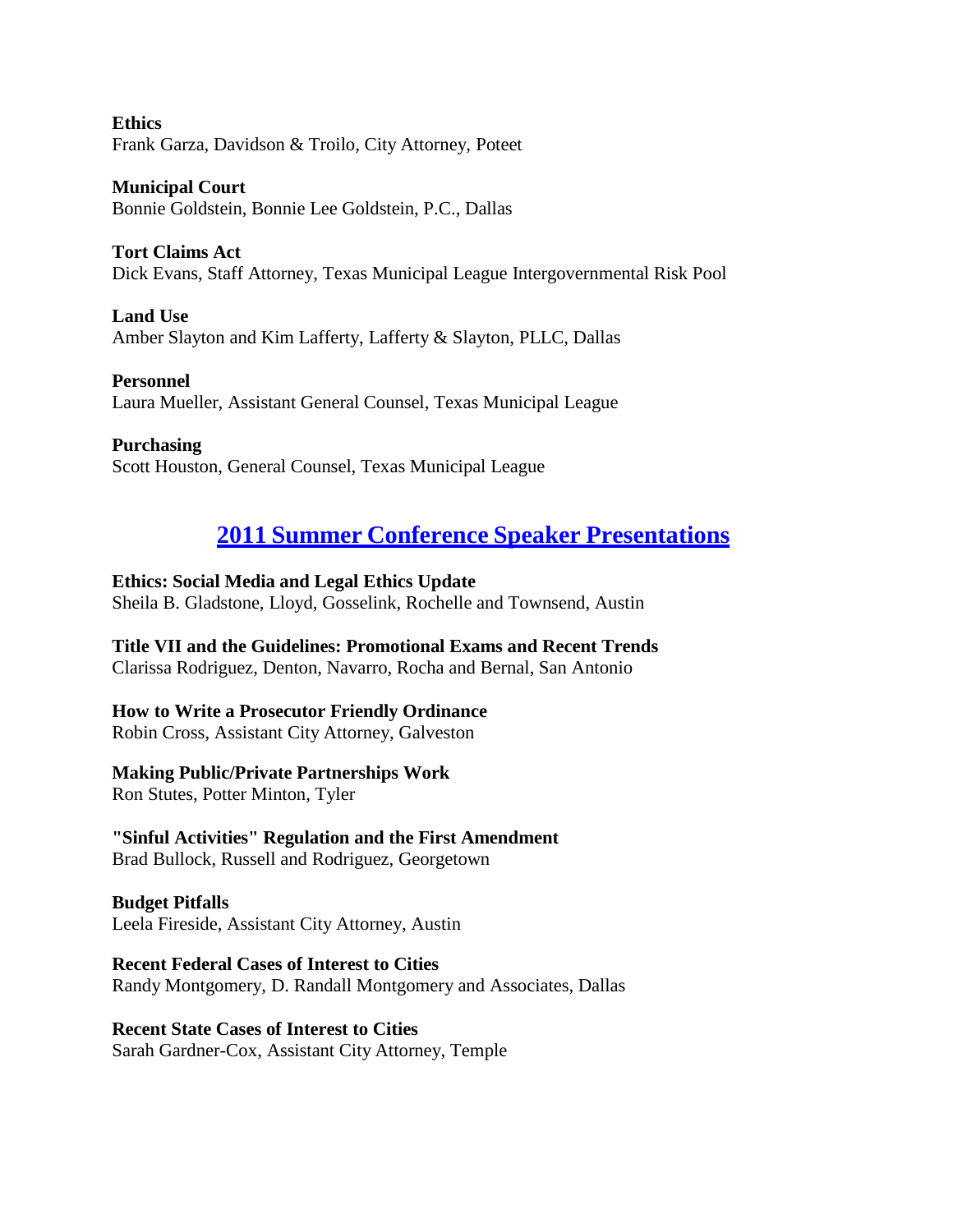#### **Zoning Board of Adjustment – Pitfalls to Avoid**

Steven Wood, Taylor, Olson, Adkins, Sralla and Elam, Fort Worth

**Ethics: Duties, Obligations, and Potential Liability for Signing Legal Opinion Letters** Slater Elza, Underwood Law Firm, Amarillo

#### **Advanced Employment Law Pitfalls – Dos and Don'ts**

Elisabeth Kaylor, Assistant City Attorney, Arlington

#### **Legislative Update**

Scott Houston, Texas Municipal League, Austin

# **Billboard and Sign Regulation: Recent Cases and Trends**

Chris Nichols, Randle Law Office, Houston

### **Top Ten Construction Procurement Mistakes**

Jeff Chapman and Curt Martin, Ford, Nassen and Baldwin, Austin/Houston

# **Effective Communications with the Police Department**

Joe C. Tooley, Dallas

### **Real Estate Issues: Dealing with Liens and Other Issues**

Kevin B. Laughlin, Nichols, Jackson, Dillard, Hager and Smith, Dallas

# **2011 TCAA Fall Conference Speaker [Presentations](https://texascityattorneys.org/2011-tcaa-fall-conference-speaker-pape/)**

**High Plains Saga** Geoffrey Gay, Lloyd Gosselink Rochelle & Townsend P.C.

**Regulation of Group Homes** Monte Akers and Jason D. King, Akers & Boulware-Wells, LLP

**Redistricting Update** Scott Bounds, Olson and Olson, L.L.P., Houston

**Recent Federal Cases of Interest to Cities** D. Randall Montgomery, D. Randall Montgomery & Associates, P.L.L.C., Dallas

**Public Information Act: E-mail and Electronic Media** Bob Heath, Bickerstaff Heath Delgado Acosta L.L.P., Austin

**Smoking Regulations** Fritz Quast, Taylor, Olson, Adkins, Sralla and Elam, L.L.P., Fort Worth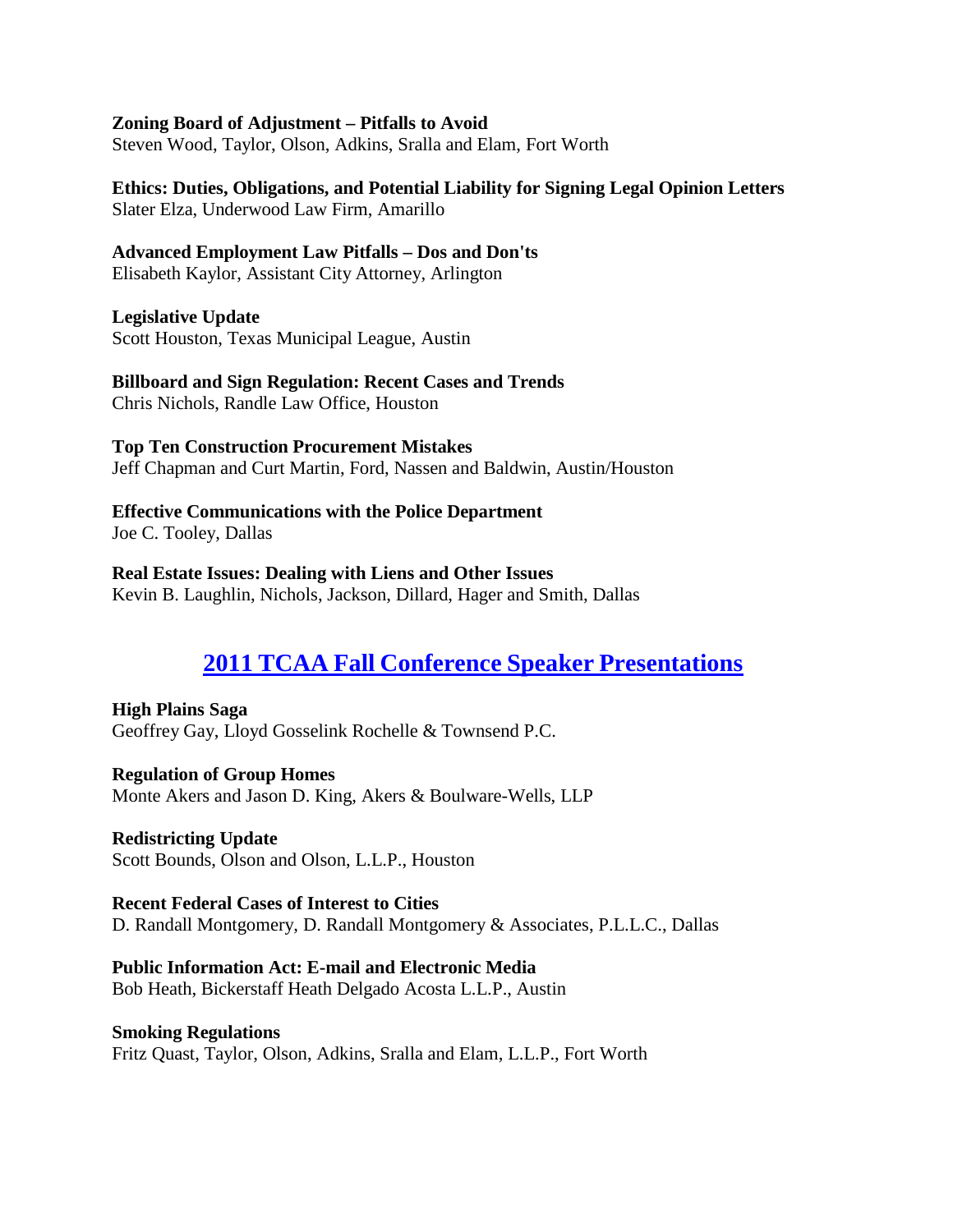#### **Recent State Cases of Interest to Cities**

Dean Roggia, Assistant City Attorney, City of Waco

#### **Conflicts of Interest: Facing the City Attorney**

George E. Hyde & Ross Fischer, Denton, Navarro, Rocha & Bernal, P.C., Austin

#### **Immigration Issues for Cities**

Kathleen Campbell Walker, Cox/Smith, El Paso

# **2012 Riley Fletcher Basic [Municipal](https://texascityattorneys.org/279-2/) Law Seminar Speaker Presentations**

**Types of City Government** Scott Houston, General Counsel, Texas Municipal League

#### **Open Meetings** Scott Houston, General Counsel, Texas Municipal League

**Public Information Act** Bill Longley, Legal Counsel, Texas Municipal League

#### **Economic Development**

Bill Longley, Legal Counsel, Texas Municipal League

**Ethics** Frank Garza, Davidson & Troilo, City Attorney, Poteet

#### **Municipal Finance**

Kuruvilla Oommen**,** Deputy City Attorney, Irving

**Ethics** Ross Fischer, Denton, Navarro, Rocha & Bernal, Austin

**Municipal Court Ryan Turner,** Texas Municipal Courts Education Center

#### **Liability**

Mick McKamie, McKamie Krueger, San Antonio

#### **Land Use**

Amber Slayton and Kim Lafferty, Lafferty & Slayton, PLLC, Dallas

#### **Personnel**

Beverly Zech, President/CEO, Capstone Performance Group, New Braunfels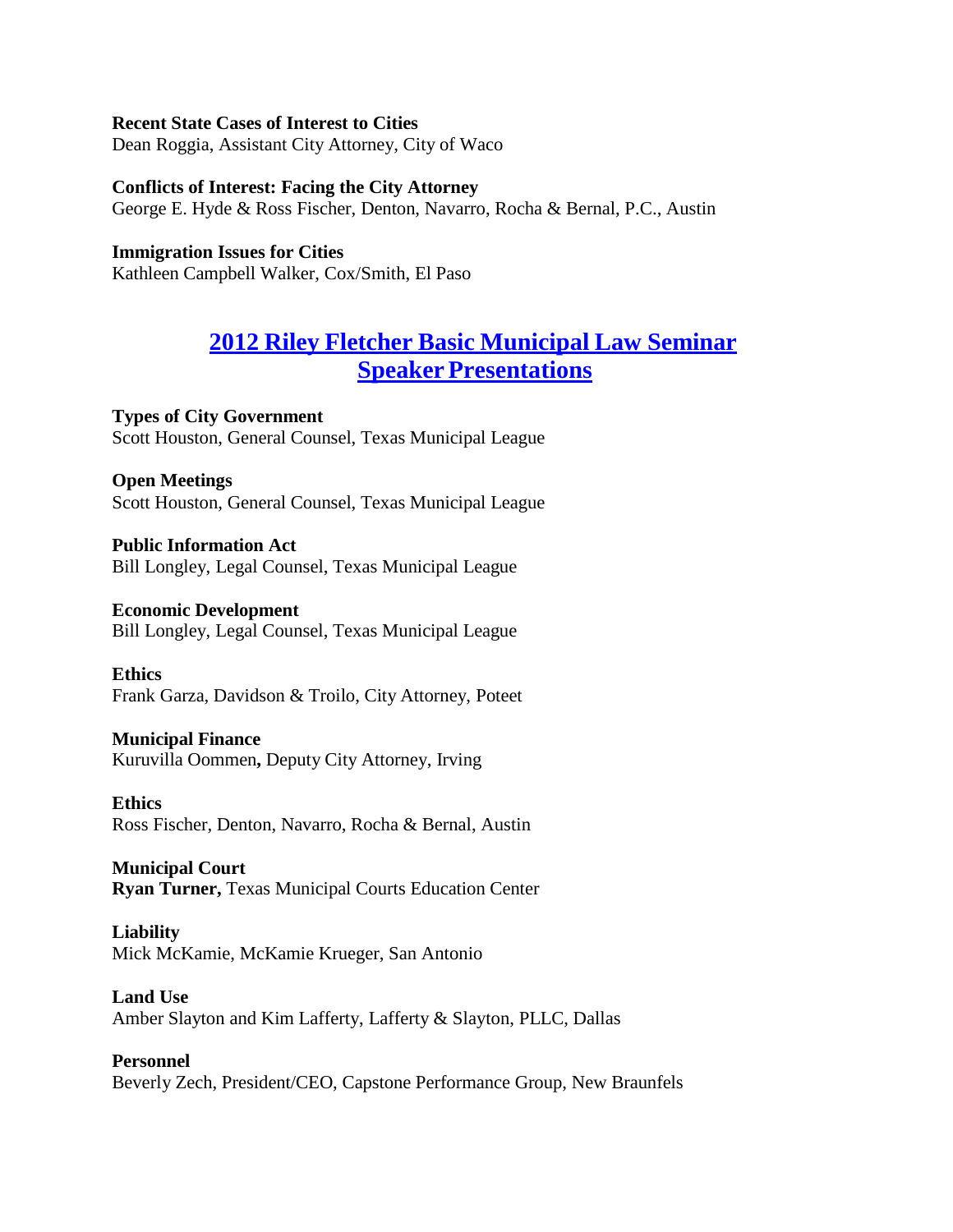**Purchasing** Scott Houston, General Counsel, Texas Municipal League

# **2012 Summer Conference Speaker [Presentations](https://texascityattorneys.org/2012-summer-conference-speaker-papers/)**

**Working with Your City Manager** Diane Wetherbee, City Attorney, and Bruce Glasscock, City Manager, Plano

**Current Issues Involving Groundwater and Cities** Drew Miller, Kemp Smith, Austin

**Current Issues Involving Surface Water and Cities** Emily Rogers, Bickerstaff Heath Delgado Acosta, LLP, Austin

# **Rainwater Harvesting and Cities**

Kristen Fancher, Lloyd Gosselink, Austin

**The State Water Plan – What Cities Need to Know**

Ty Embrey, Lloyd Gosselink, Austin

**The Legal Framework for Municipal Fees**

Leela Fireside, Assistant City Attorney, Austin

# **Recent Federal Cases of Interest to Cities**

Randy Montgomery, D. Randall Montgomery and Associates, Dallas

# **Recent State Cases of Interest to Cities**

Laura Mueller, Assistant General Counsel, Texas Municipal League

# **Enforcement of Economic Development Agreements**

Thomas Gwosdz, City Attorney, Victoria

**Ethics**

Chuck Thompson, Executive Director, International Municipal Lawyers Association

# **Substandard Building Issues:** *City of Dallas v. Stewart* **and More**

Janet Spugnardi, Messer, Campbell, & Brady, Frisco; and Jennifer Richie, Senior Assistant City Attorney, Irving

# **I Do Declare! Or Why a Declaratory Judgment Action May Not Be in the Best Interest of the City**

Loren Smith, Olson and Olson, L.L.P. Houston

# **Drafting a Peddler/Itinerant Merchant Ordinance**

Slater Elza, Underwood Law Firm, Amarillo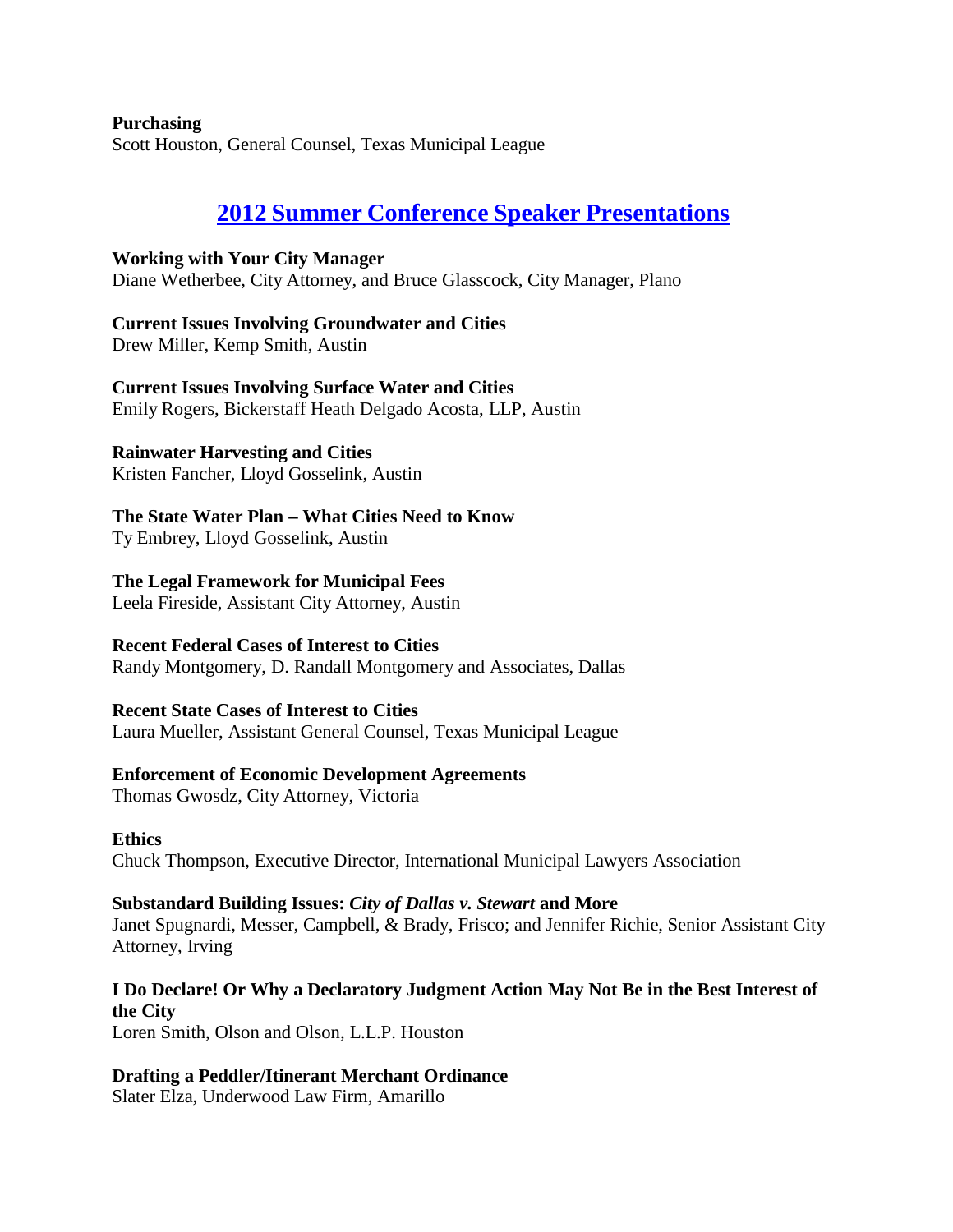**Ethics** Jill Hoffman, Bojorquez Law Firm, PLLC, Austin

**Employment Law Update** Elizabeth Provencio, Denton Navarro Rocha & Bernal, P.C., San Antonio

**Eminent Domain After Senate Bill 18** Robert Brown, Brown and Hofmeister, Richardson **Public Information Act Update, Including the Status of Personal E-mails** Jennafer Tallant and George Hyde, Denton Navarro Rocha & Bernal, P.C., San Antonio

# **2012 TCAA Fall Meeting Speaker [Presentations](https://texascityattorneys.org/2012-tcaa-fall-conference-speaker-papers/)**

# **Ethics**

Edwin P. Voss, Jr., Brown & Hofmeister, L.L.P., Richardson

**Recent State Cases of Interest to Cities** Ronald D. Stutes, Potter Minton, Tyler

**Recent Federal Cases of Interest to Cities** D. Randall Montgomery, Michael Justus, Montgomery & Associates, P.L.L.C., Dallas

**Municipal Debt Instruments – An Overview**

Charles M. Williams, Olson & Olson, L.L.P., Houston

# **2013 Riley Fletcher Basic [Municipal](https://texascityattorneys.org/2013-riley-fletcher-basic-municipal-law-seminar-speaker-paper/) Law Seminar Speaker [Presentations](https://texascityattorneys.org/2013-riley-fletcher-basic-municipal-law-seminar-speaker-paper/)**

**Types of City Government** Heather Mahurin, Legal Counsel, Texas Municipal League

**The Texas Open Meetings Act at a Glance** Scott Houston, Deputy Executive Director and General Counsel, Texas Municipal League

**Public Information Act** Bill Longley, Legal Counsel, Texas Municipal League

**Economic Development Tools** Kimberly R. Lafferty, Lafferty Law Firm, PLLC., Plano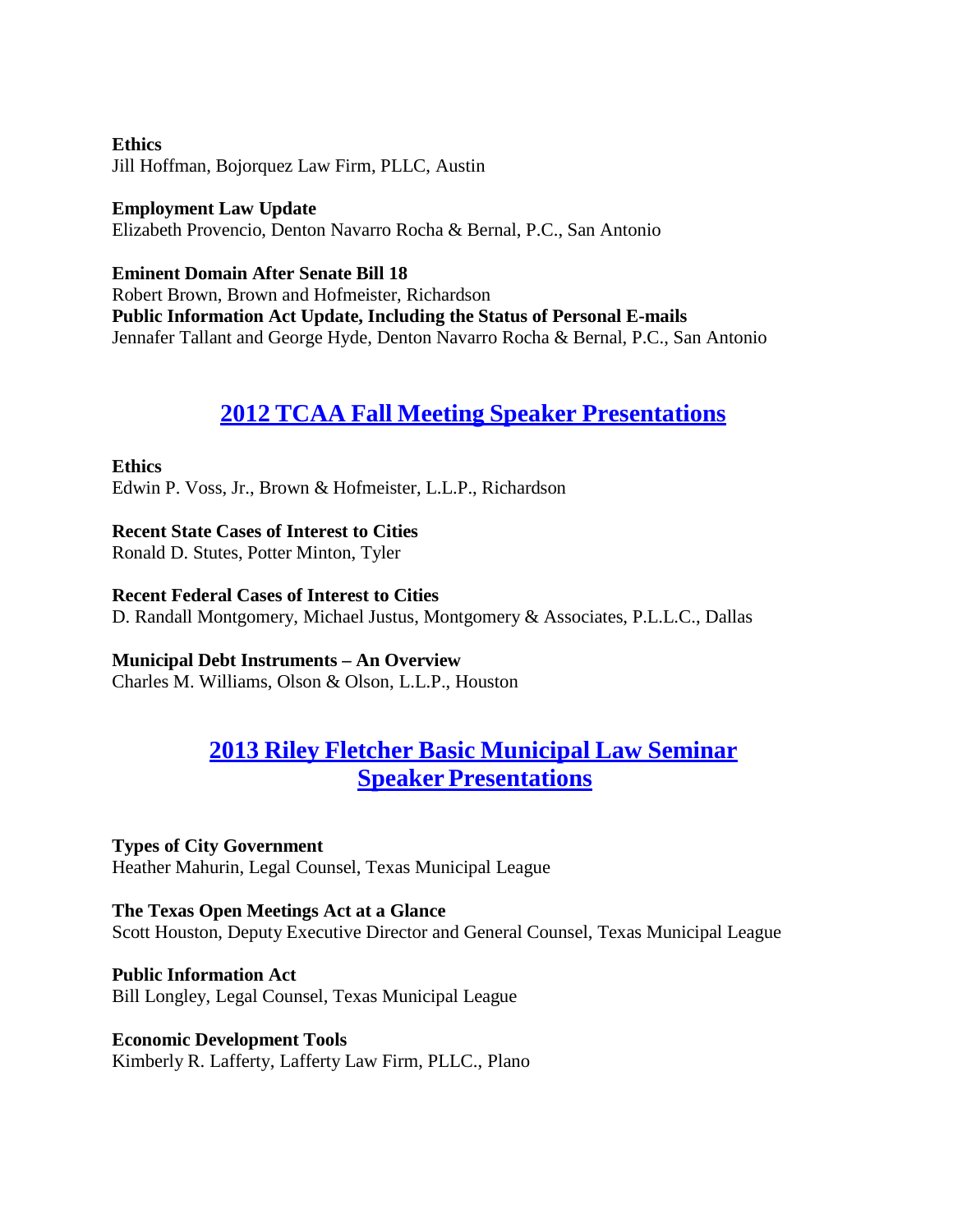#### **Adopting a City Budget and Property Tax Rate Training**

Leela R. Fireside, Assistant City Attorney, Austin

#### **Municipal Finance: The Public Purpose Doctrine and the Basics of Borrowing, Depositories, and Investments**

Kuruvilla (K.O.) Oommen, Deputy City Attorney, City of Irving

#### **Purchasing**

Jeff Moore, Brown and Hofmeister, Richardson

**Land Use Regulation for Texas Cities** Brad Young, Bickerstaff Heath Delgado Acosta LLP, Austin

### **Municipal Annexation in Texas – "The Basics"**

Scott Houston, Deputy Executive Director and General Counsel, Texas Municipal League

# **Political Subdivision Liability Under the Texas Tort Claims Act**

William M. McKamie, McKamie Krueger, LLP, San Antonio

**Drafting Enforceable Ordinances** David Johnson, Assistant City Attorney, Arlington

### **City Attorneys and the Voting Rights Act**

C. Robert Heath**,** Bickerstaff Heath Delgado Acosta LLP, Austin

#### **Dealing with the Media**

Frank J. Garza**,** Davidson, Troilo, Ream & Garza, PC, San Antonio

#### **Personnel Law**

Laura Mueller, Assistant General Counsel, Texas Municipal League

# **The Ethical Challenges of Representing Organizations**

Ross Fischer, Denton, Navarro, Rocha & Bernal, P.C.

# **2013 Summer Conference Speaker [Presentations](https://texascityattorneys.org/2013-summer-conference-speaker-papers-2/)**

**Water Issues** Martin Rochelle, Lloyd Gosselink Rochelle & Townsend, P.C., Austin

# **Working with TML IRP Counsel**

Ron Stutes, Potter Minton; Tyler, David Reagan, General Counsel, TML IRP Lance Vincent, Ritcheson, Lauffer & Vincent, P.C., Tyler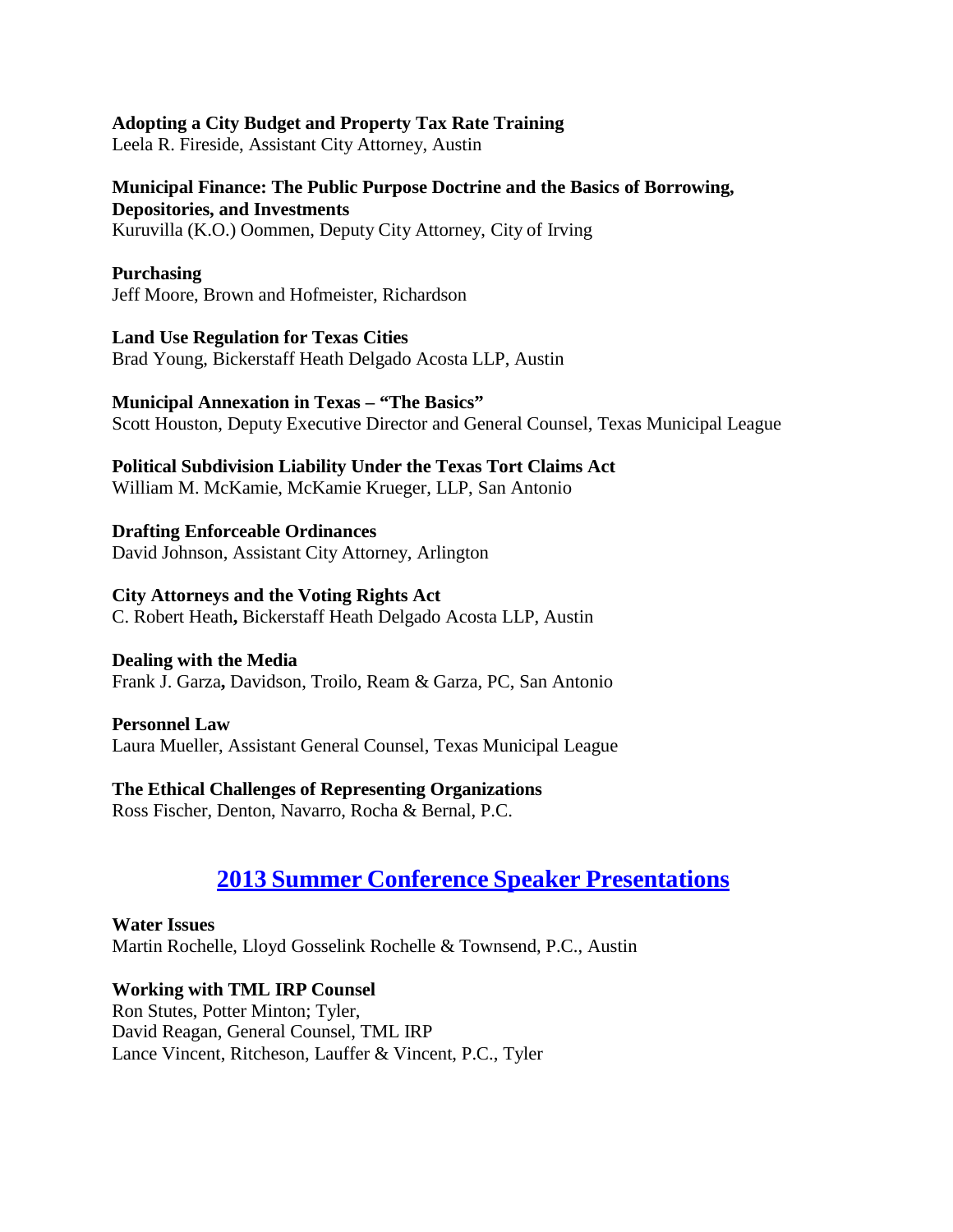#### **Lessons Learned from New City Attorneys and City Attorneys in a New City**

Jennifer Richie, City Attorney, Waco; Mary Ann Powell, City Attorney, Sugar Land; Charlie Zech, Denton, Navarro, Rocha & Bernal, San Antonio Art Pertile, Olson and Olson, Houston

#### **Employment Law Update**

Maricela Moore, Farrow-Gillespie & Heath, Dallas

#### **Recent Federal Cases of Interest to Cities**

Randy Montgomery D. Randall Montgomery and Associates, Dallas

#### **Recent State Cases of Interest to Cities** Laura Mueller, Assistant General Counsel, Texas Municipal League

#### **Tow Truck Regulation**

Miles Risley, City Attorney, Wichita Falls

**Ethics** Thomas Gwosdz, City Attorney, Victoria

**What Every Plaintiff in a Construction Defect Lawsuit Should Know** Kayla Landeros, Deputy City Attorney, Temple

#### **Legal Notices/Publication Update**

Scott Levine, Banowsky and Levine, Dallas

#### **City Signs and Trademarks**

Zachariah Evans, The Akers Law Firm, Austin.

#### **Legislative Update**

Bennett Sandlin, Executive Director, Texas Municipal League Scott Houston, Deputy Executive Director and General Counsel, Texas Municipal League Snapper Carr, Focused Advocacy, Austin

**Ethics** John Carlton, The Carlton Law Office, Austin

# **The Affordable Care Act and Cities**

Jim Darling, Mayor, McAllen

#### **Animal Control Issue**

Jonathan Koury, Assistant City Attorney, Bryan

#### **Urban Gas Drilling**

Steve Wood, Taylor, Olson, Adkins, Sralla and Elam, Fort Worth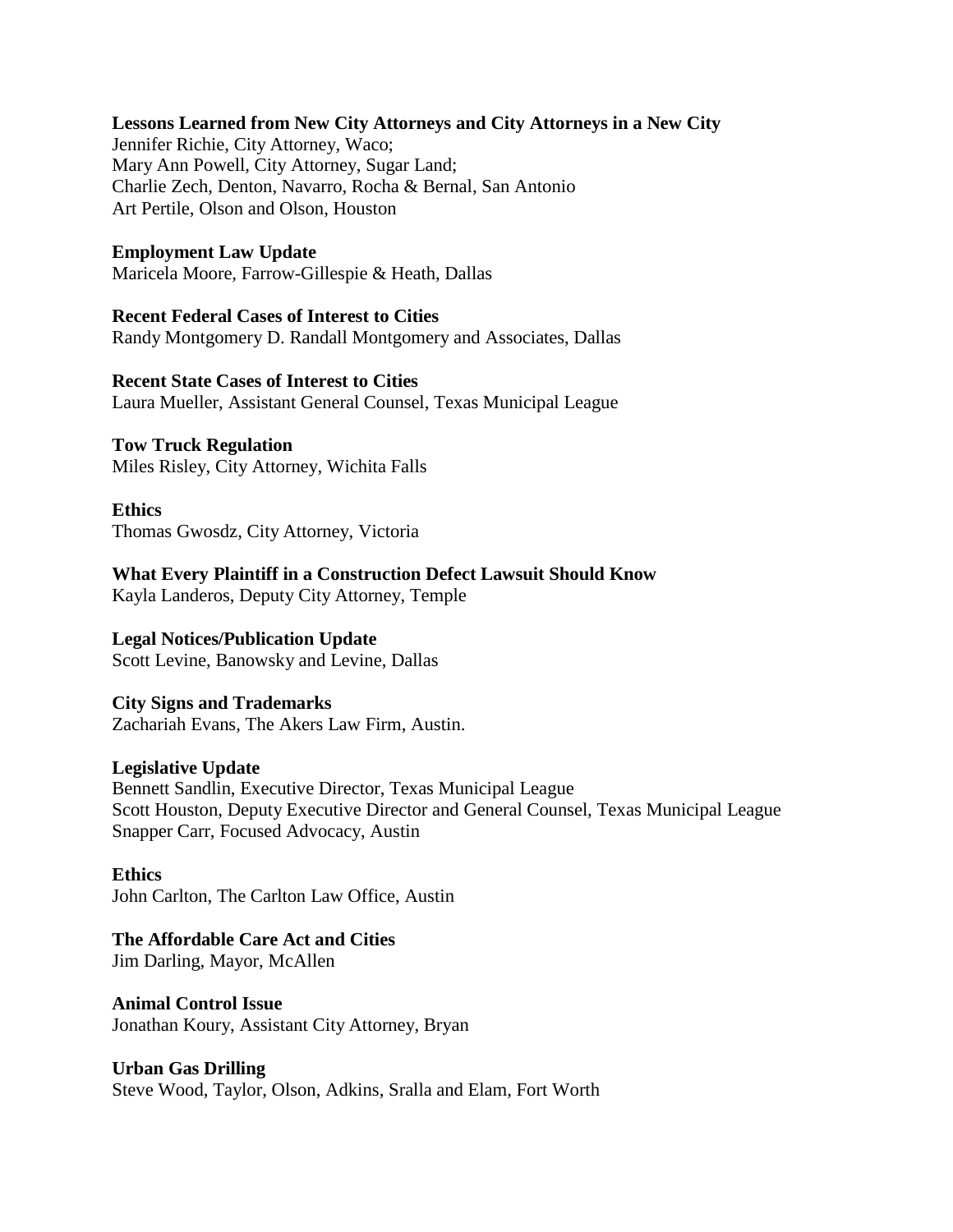# **2013 Fall Conference Speaker [Presentations](https://texascityattorneys.org/2013-fall-meeting-speaker-papers/)**

#### **Overview of Emergency Management Law**

Kevin Pagan, City Attorney and Emergency Management Coordinator, McAllen

#### **The Forms You Must Have**

Alan Bojorquez, TCAA Board Member, Bojorquez Law Firm, Austin

# **The Public Information Act and Disaster Related Documents**

Ryan Henry, Law Offices of Ryan Henry, San Antonio

### **The Agencies You Will Deal With – TDEM**

W. Nim Kidd, Division Chief, Texas Department of Emergency Management

#### **Ethical Responsibilities During an Emergency**

Stefanie Albright, Lloyd, Gosselink, Rochelle and Townsend, Austin

# **Personnel Issues During and After a Disaster**

Vanessa Gonzalez, Bickerstaff Heath Delgado Acosta, Austin

# **2014 Riley Fletcher Basic [Municipal](https://texascityattorneys.org/2014-riley-fletcher-basic-municipal-law-seminar/) Law Seminar Speaker [Presentations](https://texascityattorneys.org/2014-riley-fletcher-basic-municipal-law-seminar/)**

**Types of City Government** Heather Mahurin, Legal Counsel, Texas Municipal League

**Dealing with the Media** John Bender, Communications Consultant, Texas Municipal League

**Public Information Act** Christy Drake Adams, Legal Counsel, Texas Municipal League

**Economic Development** Bill Longley, Legal Counsel, Texas Municipal League

#### **Municipal Budget and Tax Rate** Leela R. Fireside, Assistant City Attorney, Austin

#### **Ethics**

Erin A. Higginbotham, Denton, Navarro, Rocha, Bernal, Hyde, & Zech P.C.

# **Municipal Finance**

Kuruvilla Oommen, Deputy City Attorney, City of Irving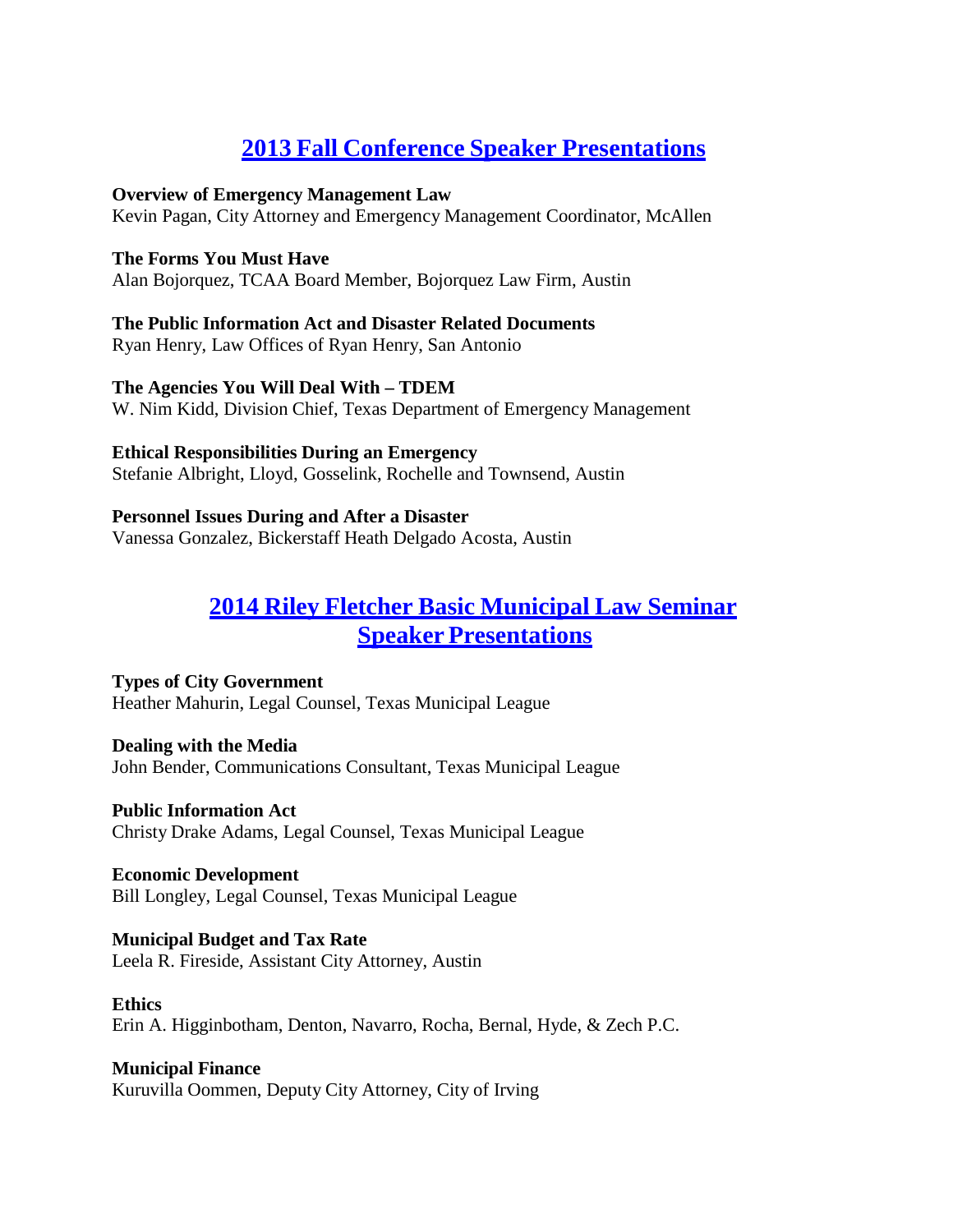**Purchasing** Jeff Moore, Brown and Hofmeister, Richardson

**Land Use** Brad Young, Bickerstaff Heath Delgado Acosta LLP, Austin

**Annexation** Scott Houston, Deputy Executive Director and General Counsel, Texas Municipal League

**Liability** Ryan Henry, Law Offices of Ryan Henry, San Antonio

**Personnel Law** Laura Mueller, Assistant General Counsel, Texas Municipal League

**Election Law** Bob Heath, Bickerstaff Heath Delgado Acosta, Austin

**Open Meetings** Scott Houston, Deputy Executive Director and General Counsel, Texas Municipal League

**Ordinances** David Johnson, Assistant City Attorney, Arlington

# **2014 Summer Conference Speaker [Presentations](https://texascityattorneys.org/2014-summer-conference-speaker-materials/)**

**State Water Plan Planning 101** Emily Rogers, Bickerstaff Heath Delgado Acosta, Austin

**Legislative Prayer** Allison E. Burns, Stradling Yocca Carlson & Rauth, Newport Beach, CA

**Affordable Care Act**, Rena Jenkins, Arthur J. Gallagher & Co., Georgetown

**Pitfalls in the Use or Taking of Park Land** Dean Roggia, Assistant City Attorney, Waco

**Recent Federal Cases of Interest to Cities** Randy Montgomery, D. Randall Montgomery and Associates, Dallas

**Recent State Cases of Interest to Cities** Laura Mueller, Assistant General Counsel, Texas Municipal League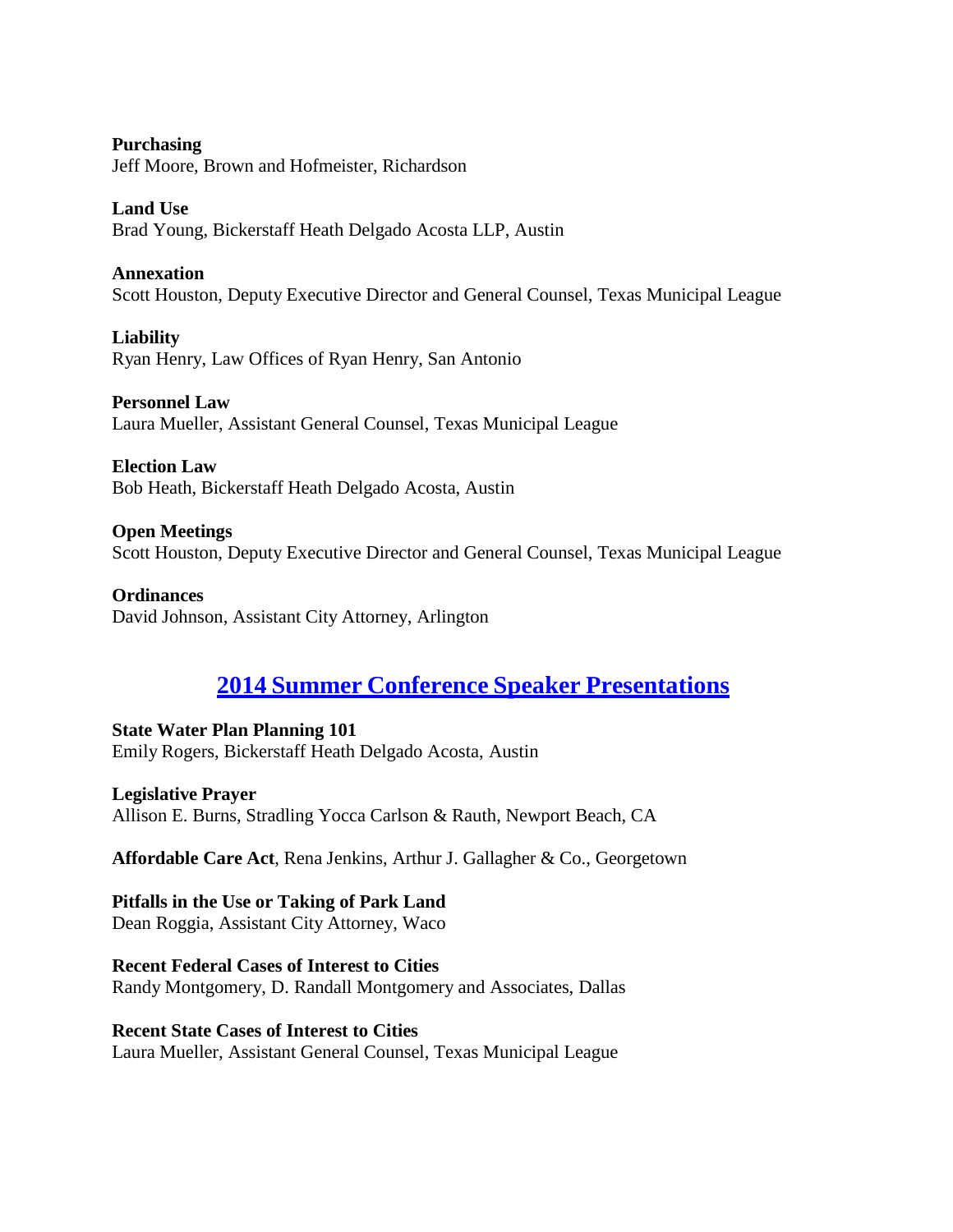#### **Trends in Construction Contracting**

Jeff Chapman, The Chapman Law Firm, Austin

#### **Concrete Ways to Improve Your Legal Drafting**

Chris Bowers, First Assistant City Attorney, Dallas

#### **Synthetic Drug Enforcement: Multi-Department Strategies**

Dan Santee, City Attorney; Jon James, Director of Planning and Development Services; and Theresa James, Assistant City Attorney, Abilene

**Economic Development Panel: Recent Developments and the Tools to Deal with Them** J. Grady Randle, Chris Nichols, Tim Kirwin, Catarina Cron, and Byron Brown, Randle Law Office, Houston

#### **Is Your Personnel Manual Up-to-Date?** Sheila Gladstone, Lloyd Gosselink, Austin

**Municipal Regulation of Firearms** Bobby Gervais, Olson & Olson L.L.P., Houston

**Grandfathered Permits** Scott Bounds, Olson & Olson L.L.P., Houston

**Ethics**: **Should You be Using Your Cell Phone?** Thomas Gwosdz, City Attorney, Victoria

**Eminent Domain: The Pendulum Swings** Preston Dobbs and Scott Doggett, Burford & Ryburn, Dallas

**Are Proprietary Contracts Putting Cities at Risk?** Jose de la Fuente and Amy Emerson, Lloyd Gosselink, Austin

**Does TOMA Allow a Town Hall Meeting?**

Scott Houston, TCAA General Counsel

# **2014 Fall Conference Speaker [Presentations](https://texascityattorneys.org/2014-fall-conference-seminar-materials/)**

**Background Checks – When Are They Permissible** Monte Akers, Akers Law Firm, Austin

**Outdoor Lighting Ordinances** Alan Bojorquez, Bojorquez Law Firm, Austin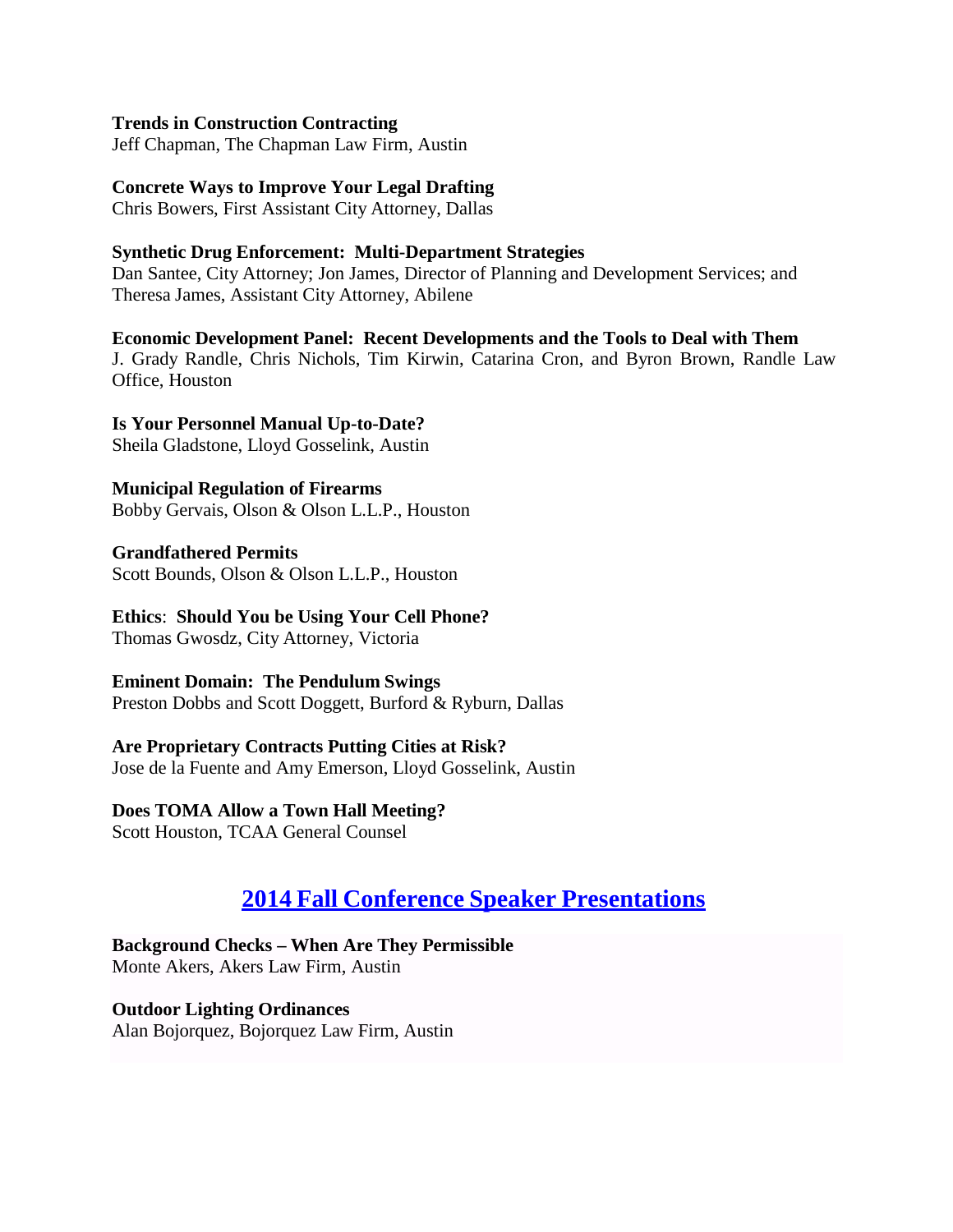**Recent State Cases of Interest to Cities** Ryan Henry, Law Offices of Ryan Henry, San Antonio

**Recent Federal Cases of Interest to Cities** Randy Montgomery, D. Randall Montgomery and Associates, Dallas

**What's Left of the Voting Rights Act** Bob Heath, Bickerstaff Heath Delgado Acosta, Austin

**Ethical Dilemmas with Advising City Officials** Slater Elza, Underwood Law Firm, Amarillo

**Legislative Forecast** TML Staff

# **2015 Riley Fletcher Basic [Municipal](https://texascityattorneys.org/2015-riley-fletcher-seminar-materials/) Law Seminar Speaker [Presentations](https://texascityattorneys.org/2015-riley-fletcher-seminar-materials/)**

**Types of City Government** Heather Mahurin, Texas Municipal League

**Open Meetings** Scott Houston**,** Deputy Executive Director and General Counsel, Texas Municipal League

**Public Information Act** Christy Drake-Adams, Legal Counsel, Texas Municipal League

**Economic Development** Bill Longley, Legal Counsel, Texas Municipal League

**Municipal Budget and Tax Rate** Leela Fireside, Assistant City Attorney, Austin

**Ethics** Thomas Gwosdz**,** City Attorney, Victoria

**Municipal Finance** Kuruvilla Oommen, Deputy City Attorney, Irving

**Purchasing** Jeff Moore, Brown and Hofmeister, Richardson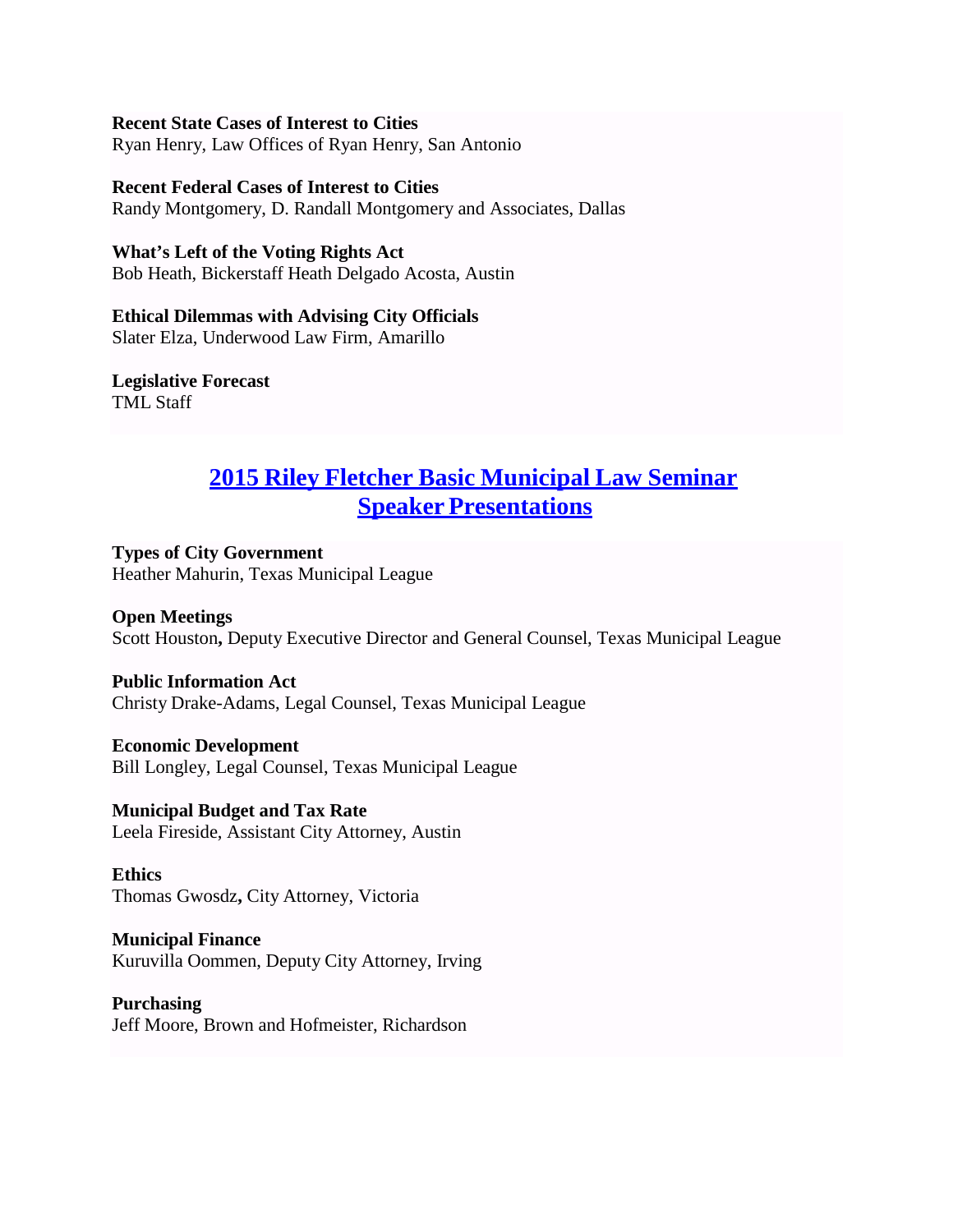**Land Use** Brad Young, Bickerstaff Heath Delgado Acosta, Austin

**Annexation** Scott Houston**,** Deputy Executive Director and General Counsel, Texas Municipal League

**Municipal Court** Alan Bojorquez**,** Bojorquez Law Firm, Austin

**Liability** Ryan Henry, Law Offices of Ryan Henry, San Antonio

**Personnel Law** Laura Mueller, Assistant General Counsel, Texas Municipal League

**Election Law** Bob Heath, Bickerstaff Heath Delgado Acosta, Austin

**Dealing with the Media** John Bender, Communications Consultant, Texas Municipal League

**Ordinances** David Johnson, Assistant City Attorney, Arlington

# **2015 Summer Conference Speaker [Presentations](https://texascityattorneys.org/2015-summer-conference-speaker-papers/)**

**Federal Environmental Rules Update** Shawn Hagerty, Best Best & Kreiger, Washington, D.C.

**Service Animals and City Facilities** Mick McKamie, McKamie Krueger, San Antonio

**Substandard Structures Update** Janet Spugnardi, City of Irving

**State Utility Issues Update** Thomas Brocato and Georgia Crump, Lloyd Gosselink, Austin

**Municipal Law Jeopardy** Terry Welch, Brown & Hofmeister, Richardson

# **Municipal Environmental Enforcement**

Daniel Ray, Scott and Ray, Greenville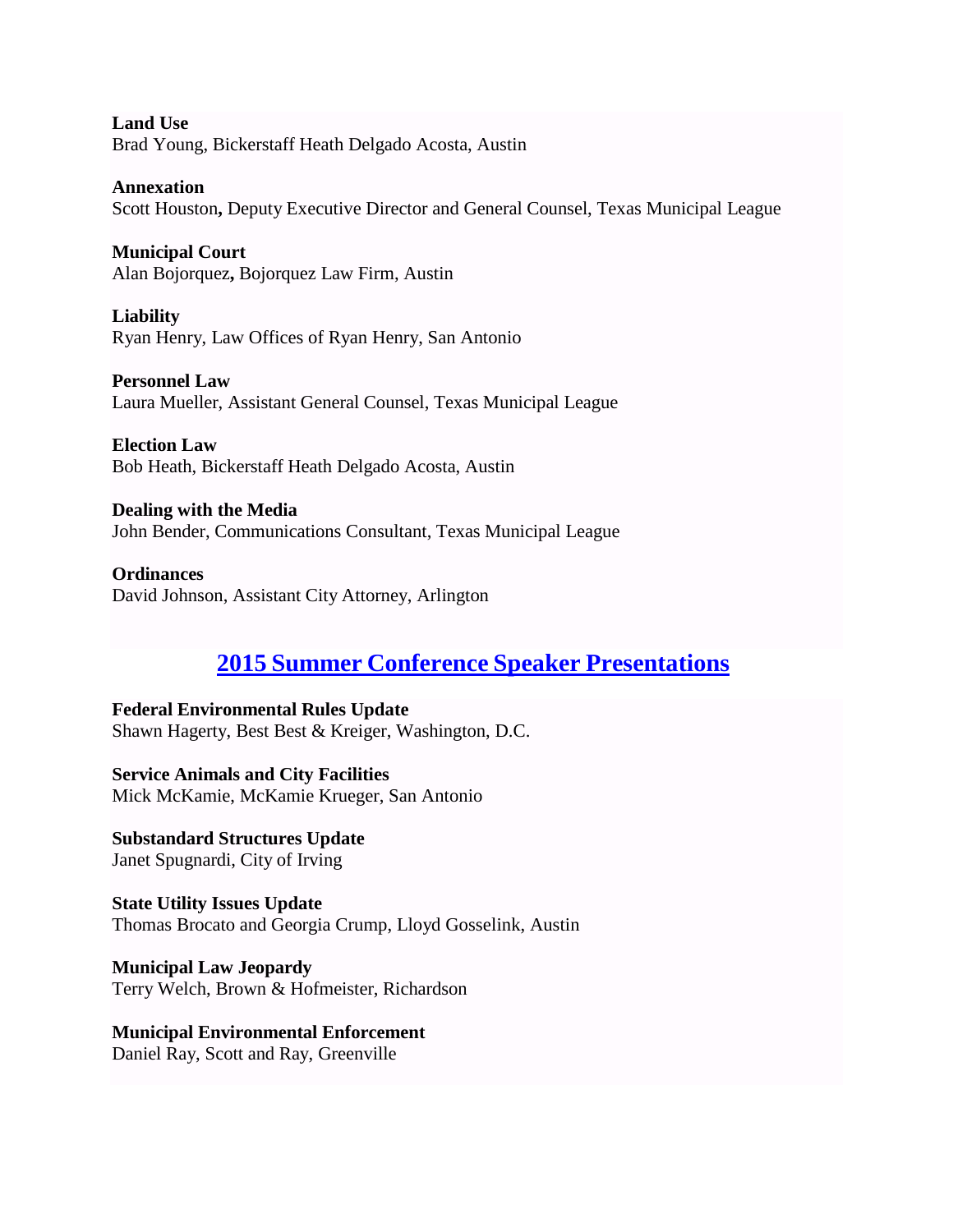### **Recent Federal Cases of Interest to Cities**

Randy Montgomery, D. Randall Montgomery and Associates, Dallas

# **Recent State Cases of Interest to Cities**

Laura Mueller, Texas Municipal League, Austin

# **Officer Involved Shootings: Shades of Gray**

Jack Smith, City Attorney, Orange

**Early Dismissal Options in Municipal Litigation** Kurt Banowsky and Matt Durham, Assistant City Attorneys, Garland

**Employment Law Update** Sheila Gladstone, Lloyd Gosselink, Austin

**Neighborhood Empowerment Zones** Meredith Ladd, City Attorney, Carrollton

**Ethics – Conflict Issues for City Attorneys** Art Pertile, Olson and Olson, Houston

**Criminalized Information Flow** Miles Risley, City Attorney, Corpus Christi

**Legislative Update** Texas Municipal League Staff

**Ethics in Municipal Law** Ed Voss, Brown & Hofmeister, Richardson

# **Police Officer Terminations – F5 Issues and More**

Slater Elza, The Underwood Law Firm, Amarillo

**Working Through Contractor Default: Tips and Tools from Lessons Learned on Tough Projects** Jeff Chapman, The Chapman Firm, Austin

**Ethics – The Opportunity of Service for Lawyers** Ebb Grindstaff, City Attorney, Ballinger

**Regulation of Wireless Towers** Ashley Dierker, Taylor, Olson, Adkins, Sralla and Elam, Fort Worth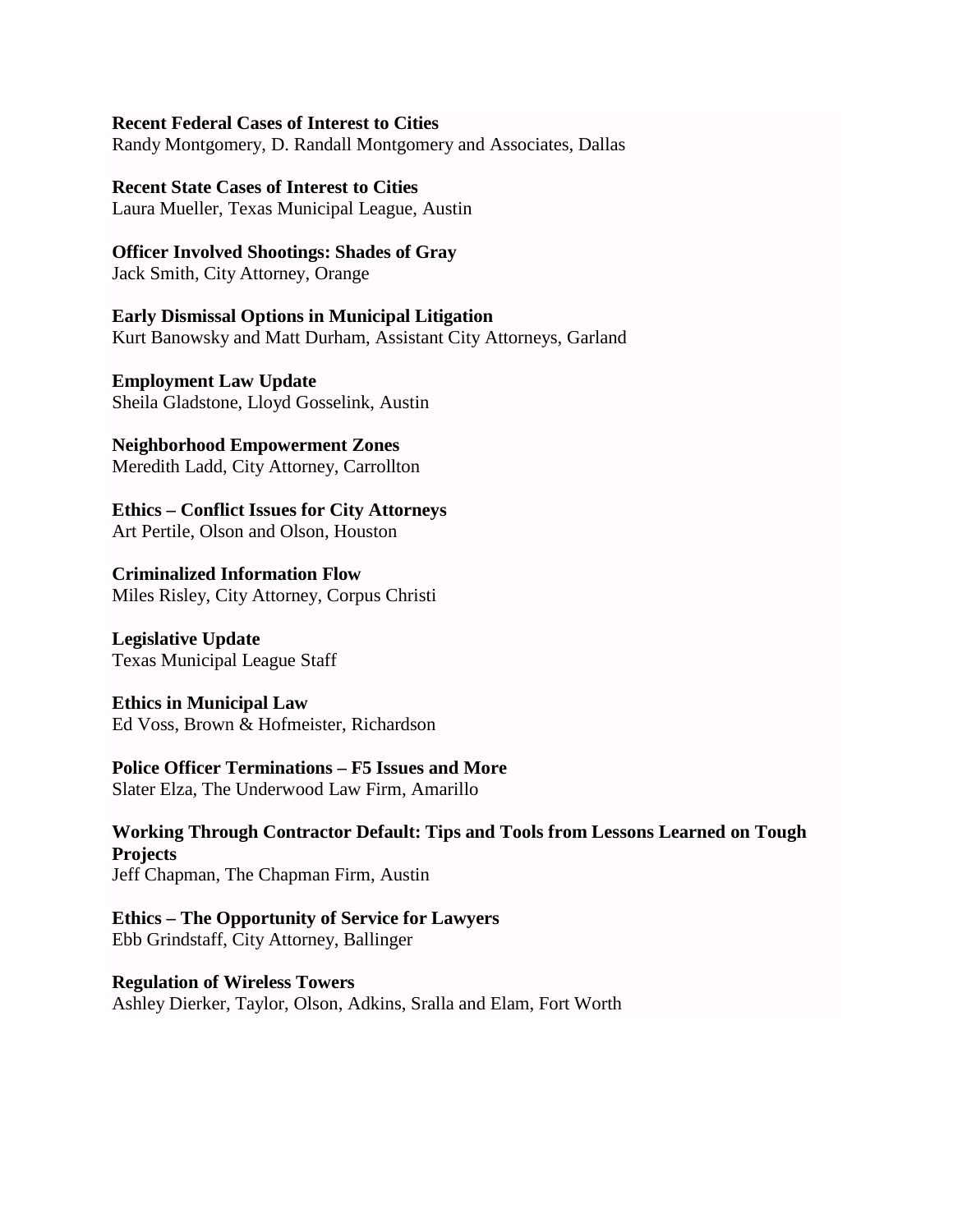# **2015 Fall Conference Speaker [Presentations](https://texascityattorneys.org/2015-fall-conference-seminar-materials-2/)**

### **ADA Update, Including Pregnancy**

Vanessa Gonzales, Bickerstaff Heath Delgado Acosta, Austin

### **Environmental Audits – An Often Overlooked Tool for Cities**

Brad Castleberry and Ashley Thomas, Lloyd Gosselink, Austin

# **Recent State Cases of Interest to Cities**

Laura Mueller, Texas Municipal League, Austin

### **Recent Federal Cases of Interest to Cities**

Randy Montgomery, D. Randall Montgomery and Associates, Dallas

# **Can you fire an employee whose off-duty DWI charge results in a temporary suspension of driving privileges?**

Thomas Gswodz, City of Victoria

#### **Ethics** Val Perkins, Gardere Wynne Sewell, Houston

### **Domestic Partner Benefits, Sexual Orientation and Gender Identity Discrimination, and Navigating the** *Obergefell v. Hodges* **Ruling** Sheila Gladstone and Elizabeth Hernandez, Lloyd Gosselink, Austin

# **2016 Riley Fletcher Basic [Municipal](https://texascityattorneys.org/2016-riley-fletcher-seminar-materials/) Law Seminar Speaker [Presentations](https://texascityattorneys.org/2016-riley-fletcher-seminar-materials/)**

### **Types of City Government** Heather Lockhart, Legal Counsel, Texas Municipal League

# **Open Meetings**

Scott Houston, Deputy Executive Director and General Counsel, Texas Municipal League

# **Public Information Act**

Christy Drake-Adams, Legal Counsel, Texas Municipal League

# **Economic Development**

Bill Longley, Legislative Counsel, Texas Municipal League

# **Personnel Law**

Laura Mueller, Assistant General Counsel, Texas Municipal League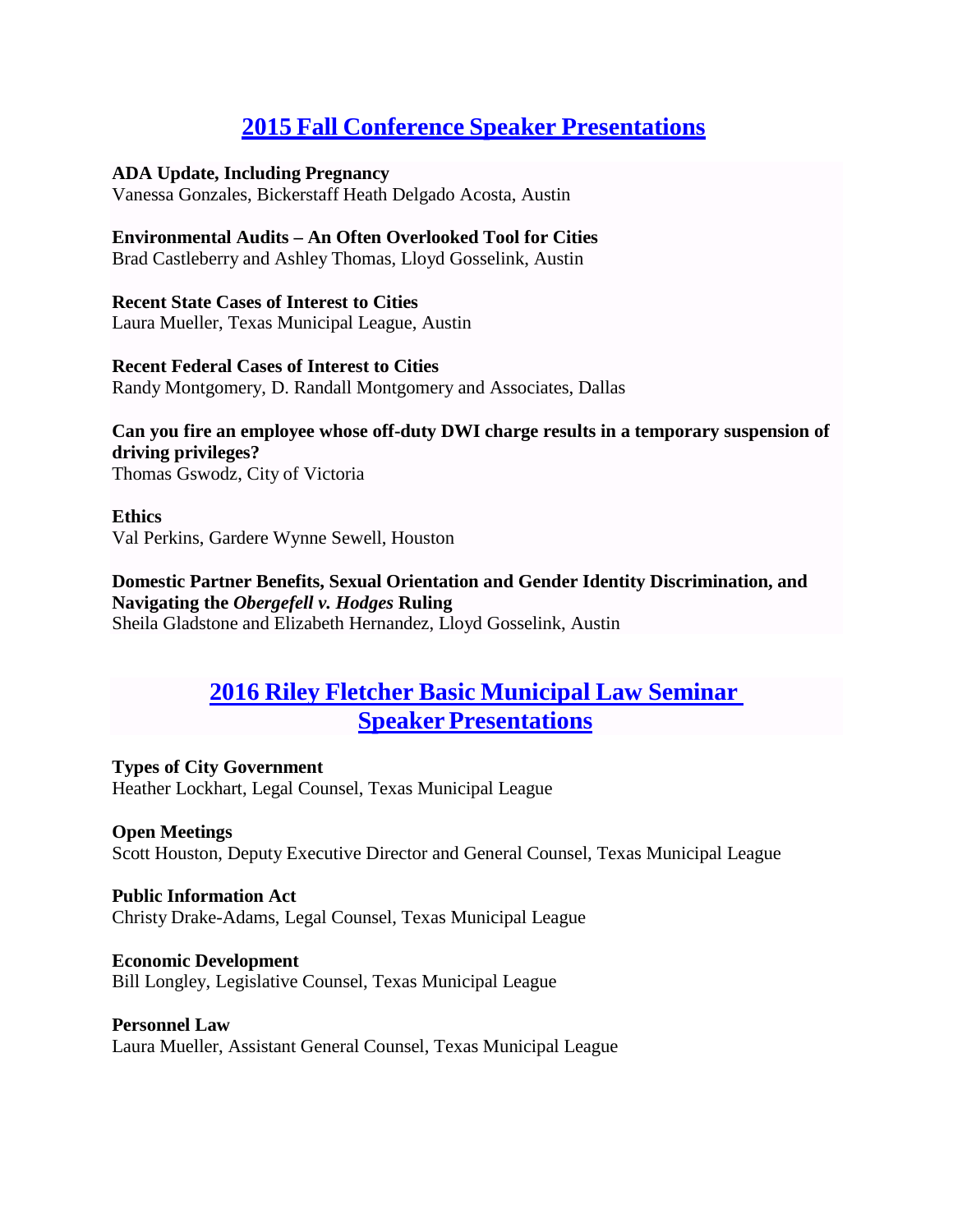**Ethics** Frank Garza, Davidson Troilo Ream & Garza, San Antonio

**Municipal Finance** Kuruvilla Oommen, Deputy City Attorney, Arlington

**Election Law** Christina Adkins, Election Division Staff, Texas Secretary of State

**Land Use** Brad Young, Bickerstaff Heath Delgado Acosta, Austin

**Annexation** Scott Houston, Deputy Executive Director and General Counsel, Texas Municipal League

**Municipal Court** Alan Bojorquez, Bojorquez Law Firm, Austin

**Liability** Slater Elza, Underwood Law Firm, Amarillo

**Municipal Budget and Tax Rate** Leela Fireside, Assistant City Attorney, Austin

**Purchasing** Kevin Laughlin, Nichols Jackson Dillard Hager & Smith, Dallas

**Dealing with the Media** John Bender, Communications Consultant, Texas Municipal League

**Ordinances** David Johnson, Assistant City Attorney, Arlington

# **Public [Improvement](https://texascityattorneys.org/public-improvement-districts-summit-february-19-2016/) Districts Workshop**

**PID Basics** Dorothy Palumbo, Bojorquez Law Firm, Austin

**The Life of a PID in North Texas** Julie Fort, Messer, Rockefeller & Fort, Frisco

**A Bond Attorney's Perspective** Julia Houston, Andrew Kurth, Austin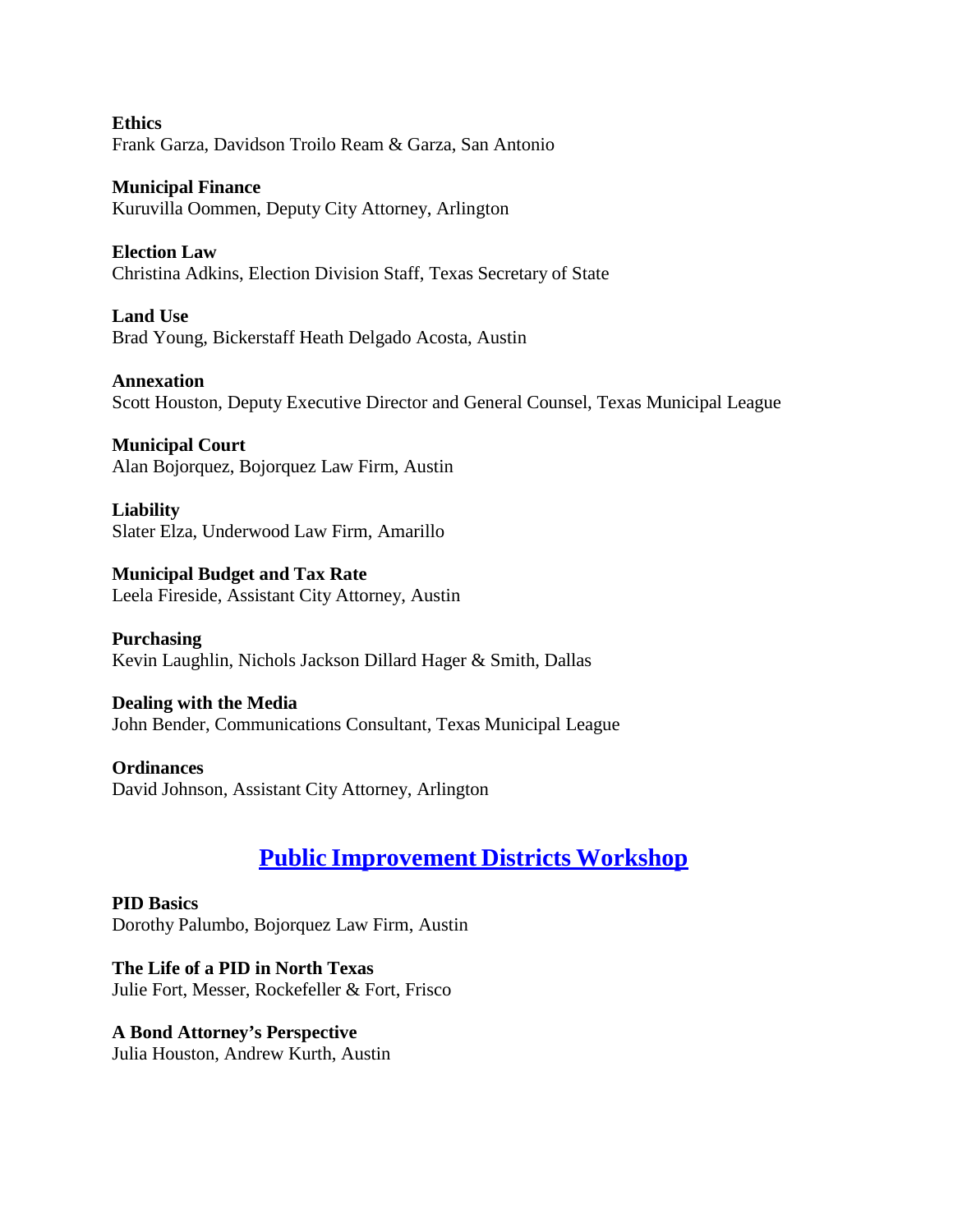**An Underwriter's Perspective** R.R. "Tripp" Davenport III, FMSbonds Inc., Dallas

**PID Case Study: Flower Mound** Terry Welch, Brown & Hofmeister, Richardson

**PID Case Study: Irving** Karen Brophy, City of Irving

# **2016 Summer Conference Speaker [Presentations](https://texascityattorneys.org/2016-summer-conference-speaker-papers/)**

**Federal Environmental Rules Update** Rebecca Andrews, Best Best & Kreiger, San Diego, CA

# **H.B. 1295 Contracts Disclosure**

Christy Drake-Adams, Texas Municipal League, Austin

**Licensed Carry Update** Scott Houston, Texas City Attorneys Association, Austin

**Social Media Legal Issues Update** Jennifer Richie, City of Waco

**Employment Policies and Procedures Update** Marcus Norris, Underwood Law Firm, Amarillo

**Charter Review** Ron Stutes, Potter Minton, Tyler

# **Privacy and Data Security Issues for Cities**

Lisa Mares, Brown & Hofmeister, Richardson

**Recent Federal Cases of Interest to Cities** Randy Montgomery, D. Randall Montgomery & Associates, Dallas

# **Recent State Cases of Interest to Cities**

Laura Mueller, Bojorquez Law Firm, Austin

**Update on Contractual Immunity** Amy Emerson, Allensworth & Porter, Austin

**Vacancies, Resignations, Removals, and Holdovers** Tim Kirwin, Randle Law Office, Houston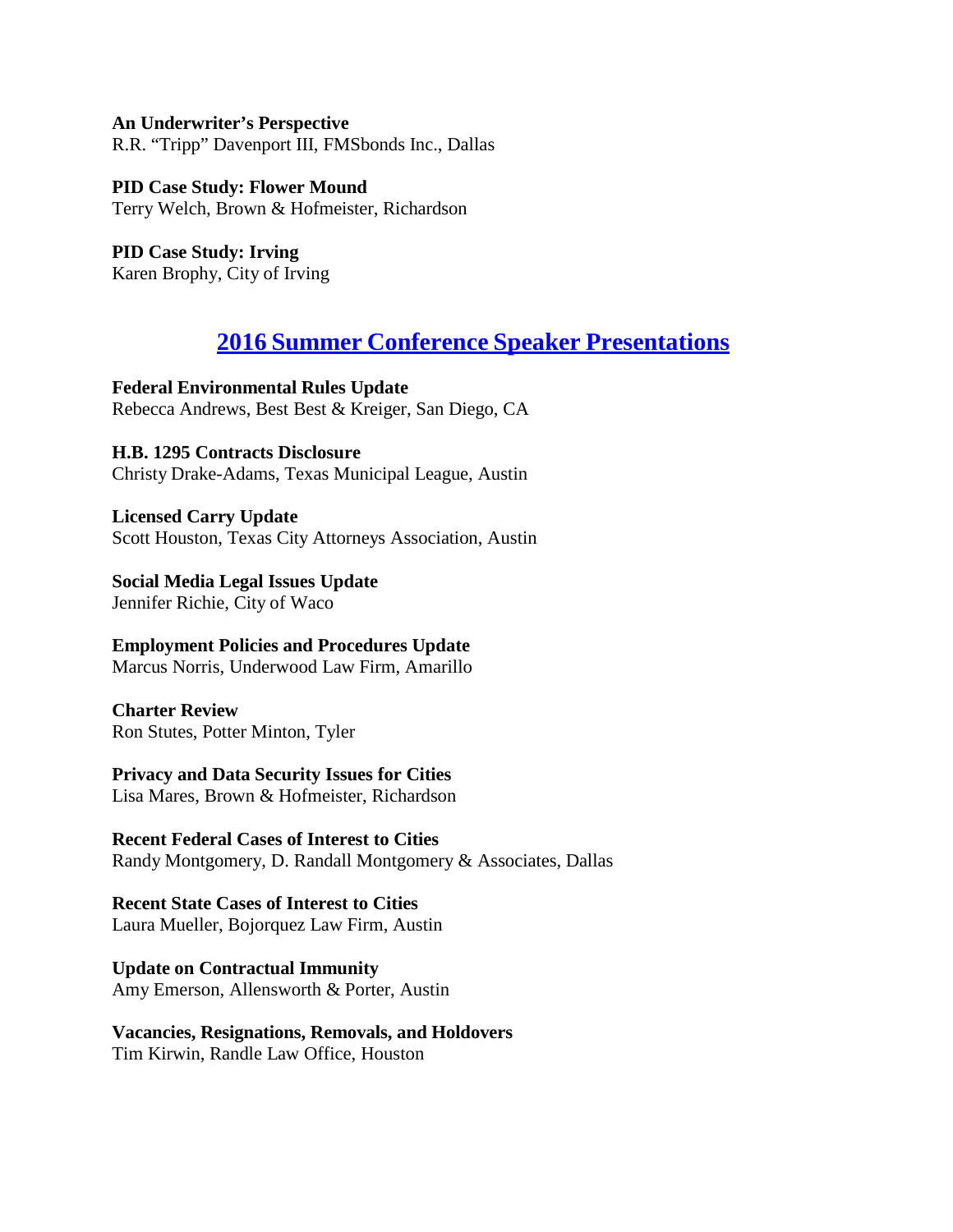**Employee Drug Testing** Sheila Gladstone, Lloyd Gosselink, Austin

**Mandamus and Ultra Vires Issues** Jose de la Fuente, Lloyd Gosselink, Austin

**Understanding, Analyzing, and Resolving Construction Delays and Delay Claims** Jeff Chapman, The Chapman Law Firm, Austin

**Ethical Considerations: Dealing with the Public and Pro Se Litigants** Brad Young and Josh Katz, Bickerstaff Heath Delgado Acosta, Austin

**How to Deal with Bond Counsel** Derrick Mitchell, Bracewell, Houston, and Glenwood Hill, Bracewell, Dallas

**The City Council and the Municipal Court Judge** Ryan Henry, Law Offices of Ryan Henry, San Antonio

**Ethics in Municipal Court** Andy Quittner, City of Seguin

**What the Heck is a Local Government Corporation Anyway?** Kevin Laughlin, Nichols, Jackson, Dillard, Hager & Smith, Dallas

**Real Property Tips and Tricks** Jonathan Koury, City of Bryan

# **DAS and Rights-of-Way Licensing**

Georgia Crump, Lloyd Gosselink, Austin Alfred R. Herrera, Herrera & Boyle, Austin Clarence West, Austin

**ASCAP Licensing: Do We Have to?** Erich Eiselt, International Municipal Lawyers Association, Bethesda, MD

**Ethics – Municipal Law through the Years: A Historical Perspective** Larry Schenk, Houston

# **2016 Fall Conference Speaker [Presentations](https://texascityattorneys.org/2016-fall-conference/)**

**Dealing with EEOC Complaints** Ron Stutes, Potter Minton, Tyler

**Municipal Obligations under the Fair Housing Act** Trish Link, City of Austin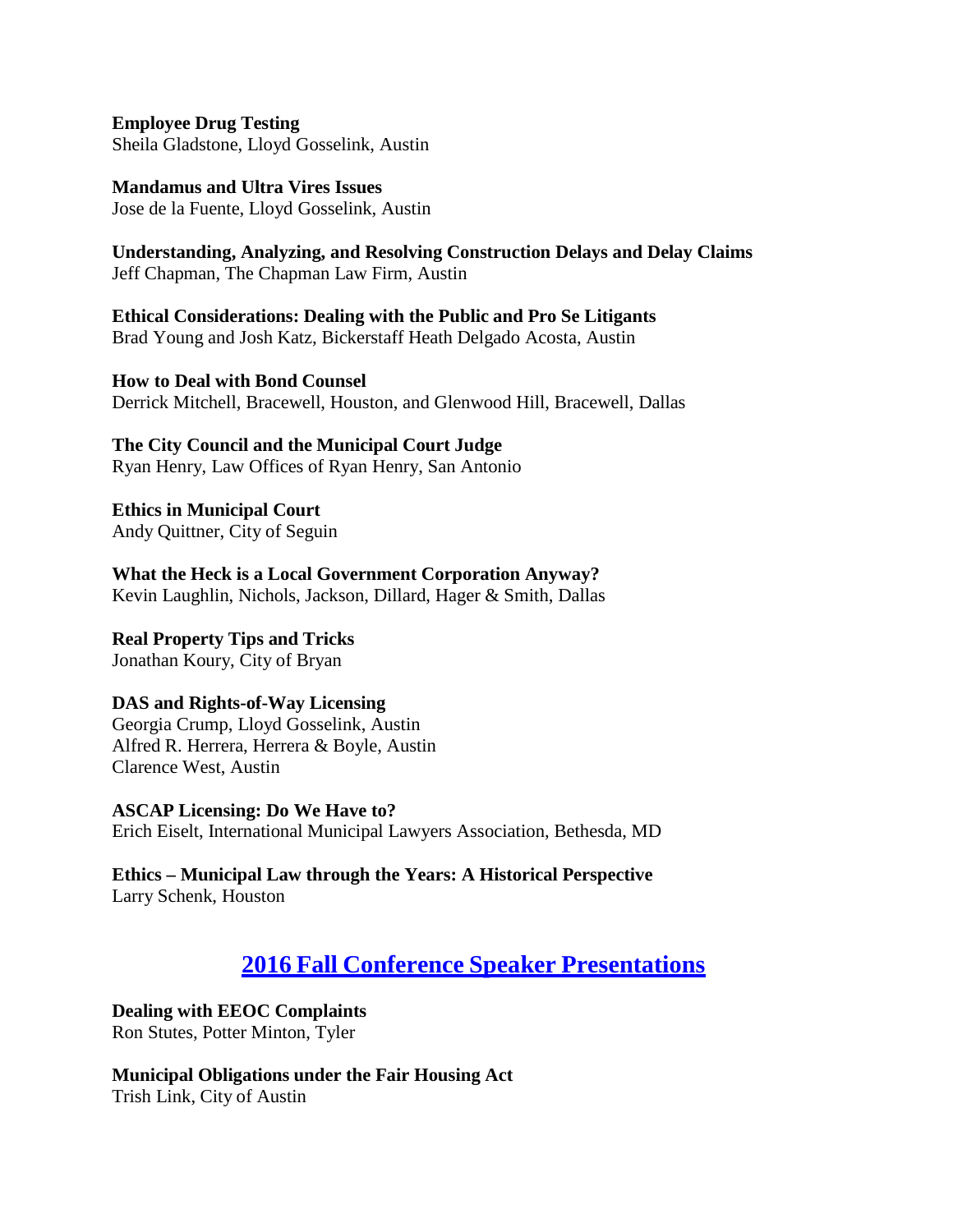#### **BBCA Appeal Group v. City of Houston – Is Home Rule Dead?**

Charles Williams, Olson & Olson, Houston

#### **The Intersection of Federal Disability Law and Municipal Zoning** Gunnar Seaquist and Steven Weller, Bickerstaff Heath Delgado Acosta, Austin

**Ethics – Governing Body Training** Slater Elza, Underwood Law Firm, Amarillo

**Municipal Court "Debtors Prison" Litigation** Chris Edwards and Sherry Statman, City of Austin

**Recent State Cases of Interest to Cities** Laura Mueller, Bojorquez Law Firm, Austin

**Recent Federal Cases of Interest to Cities** Randy Montgomery, D. Randall Montgomery and Associates, Dallas

**Ethics – Speak Up? Or Shut Up? The Role of the City Attorney During a Meeting** Karen Brophy, City of Irving Jay Doegey, Texas Coalition for Affordable Power, Addison Frank Garza, Davidson, Troilo, Ream and Garza, San Antonio

# **Law [Enforcement](https://texascityattorneys.org/law-enforcement-basics-for-the-city-attorney-february-10-2017/) Basics for the City Attorney**

**Officer Safety and Suicide: Policies, Practices and Programs** Theresa James, City of San Angelo

**Body Cameras** Curtis Howard, City of Plano Police Department

**7 Steps for Building Trust in Policing** Gene Ellis, City of Belton Police Department

**License to Carry and Reasonable Suspicion** Warren Spencer

**Open Records Issues in Police Departments** Ric Navarro and Alan Ozuna, Denton Navarro Rocha Bernal Hyde & Zech, Harlingen

#### **Ethics: Client Relationships in PD Context**

Jerris Mapes, City of Killeen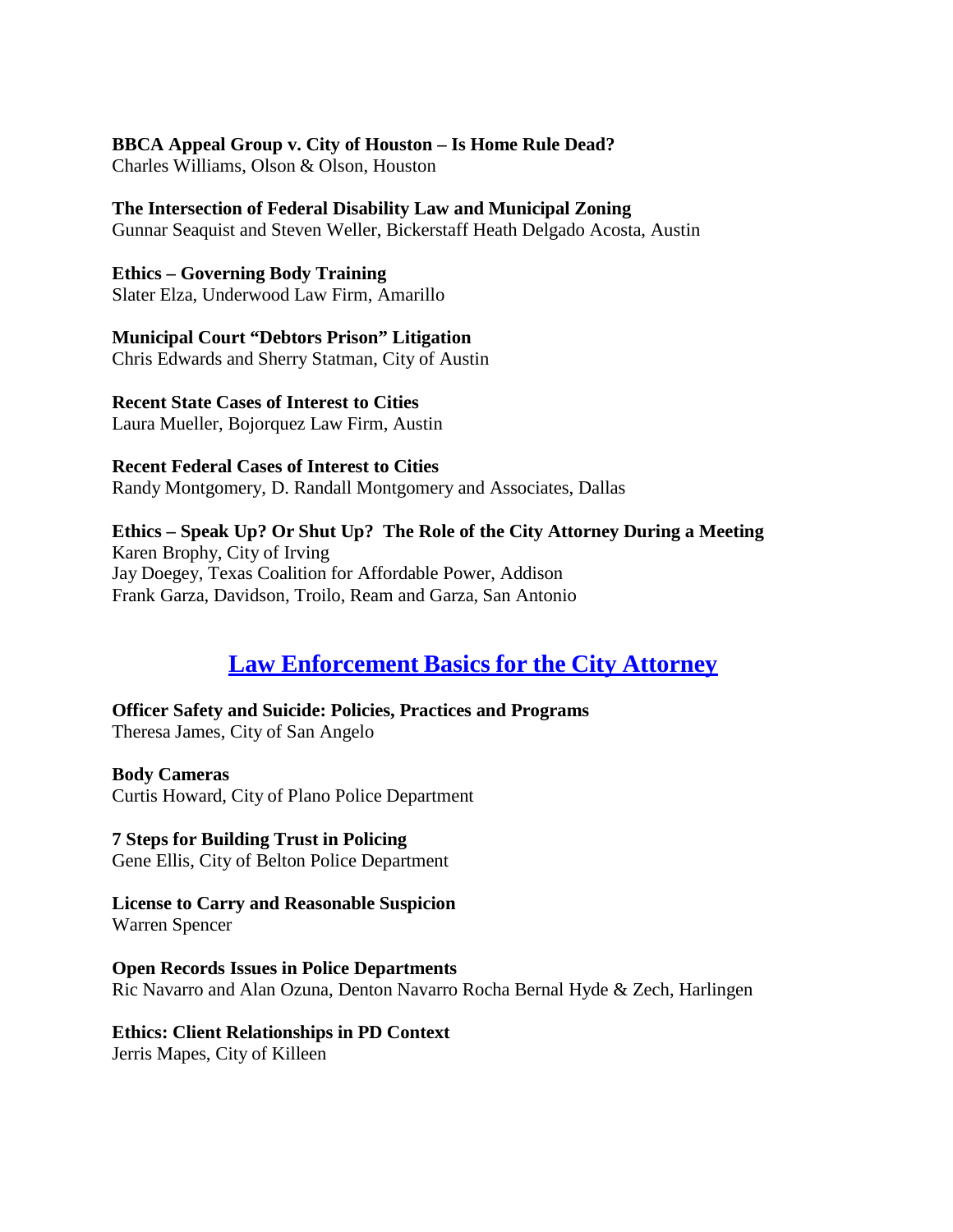# **2017 Summer Conference Speaker [Presentations](https://texascityattorneys.org/2017-summer-conference-speaker-papers/)**

#### **Contracts Immunity Update**

Amy Emerson, Allensworth & Porter, Austin

#### **Employment Law Update 2017: Sex, Drugs, and Tweets Galore**

Sheila Gladstone, Ashley Thomas and Lauren Munselle, Lloyd Gosselink, Austin

### **Defending Emergency Exception Cases under the Texas Tort Claims Act**

Rebecca Hayward, Denton Navarro Rocha Bernal Hyde & Zech, San Antonio

#### **Legal Framework for Municipal Fees**

Leela Fireside, City of Austin

### **Handling PIA Requests: Practical Tips**

Zindia Thomas, TML (Moderator) Vanessa Rodriguez, Bickerstaff Heath Delgado Acosta, Austin Zachariah Evans, Akers and Akers, Austin Sherry Mashburn, City of College Station

### **Regulating Your City's Homeless Population**

Thomas Gwosdz, City of Victoria

### **Recent Federal Cases of Interest to Cities**

Randy Montgomery, D. Randall Montgomery and Associates, Dallas

#### **Recent State Cases of Interest to Cities**

Laura Mueller, Bojorquez Law Firm, Austin

#### **Tax Foreclosed Properties**

Leann Guzman, City of Fort Worth

### **Hoarding** Jonathan Koury, City of Bryan

**Regulation of Drones** Chris Nichols, Nichols Law Firm, Houston

**Emerging Right of Way Issues: Small Cells Are a Big Deal** Don Knight, City of Dallas

**What's Your Damage? Case Studies in ZBA Appeals** Tad Cleaves, Skye Masson and Sofia Nelson, City of Georgetown

**Legislative Update** TML Staff, Austin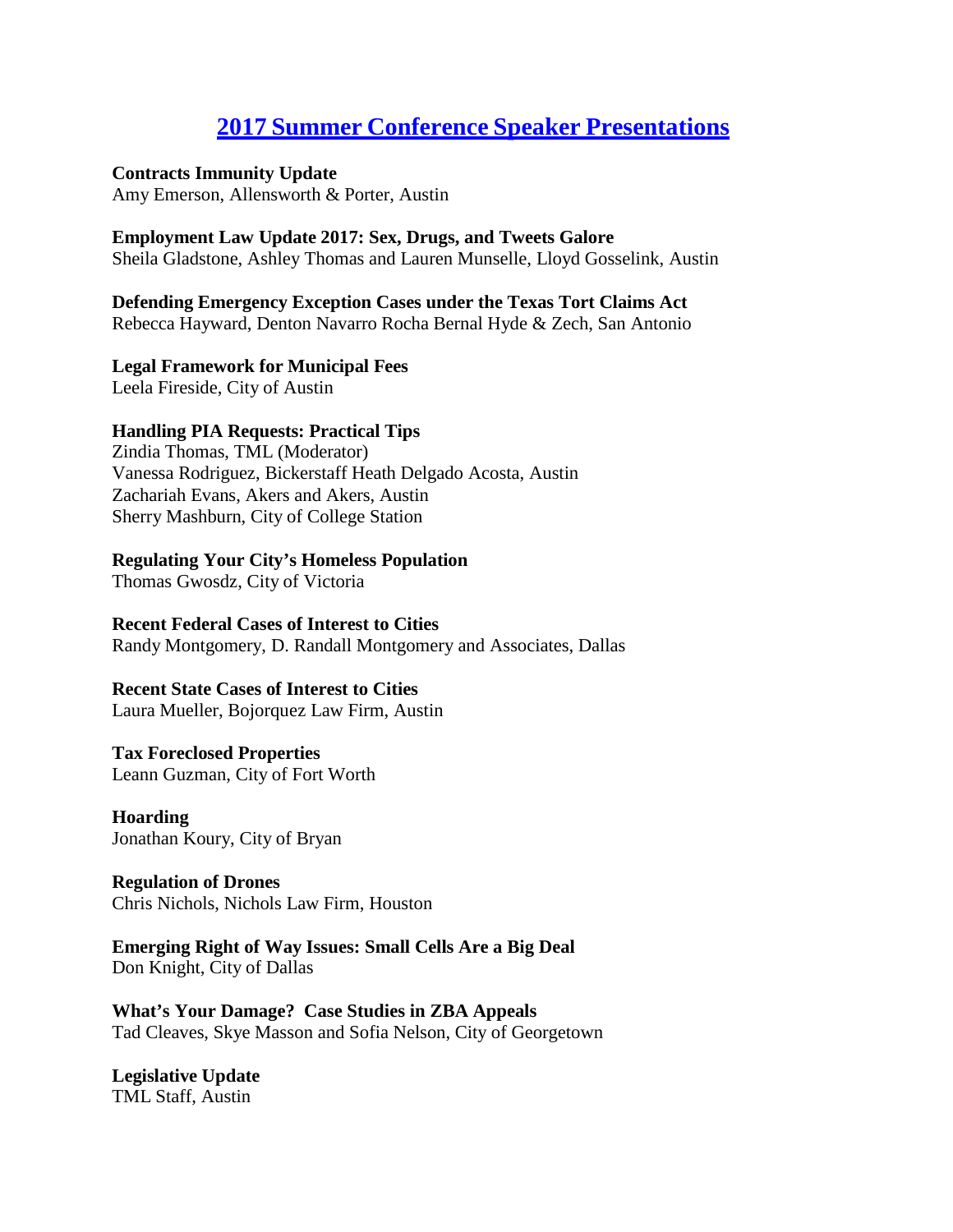#### **Lessons Learned from Pasadena: Voting Rights Act Update**

Gunnar Seaquist, Bickerstaff Heath Delgado Acosta, Austin

### **What Every New City Attorney Needs to Know (and the Rest of Us Reminded of)**

Marcus Norris, Underwood Law Firm, Amarillo

### **Legislative Privilege: Protections and Cautions**

Nathan Vassar, Lloyd Gosselink, Austin

**Risky Business: Managing Construction Project Risk with Bonds and Insurance** Joe Basham, Allensworth & Porter, Austin Jeff Chapman, The Chapman Firm, Austin

**7 Myths of Environmental Liability** Derra Mattina, Olson & Olson, Houston

**Why Can't We All Just Get Along: The Relationship between City Councils and EDC Boards** Frank Garza, Davidson, Troilo, Ream and Garza, San Antonio

# **2017 Fall Conference Speaker [Presentations](https://texascityattorneys.org/2017-tcaa-fall-conference/)**

# **Accommodating Disabled Persons: Municipal Facilities**

Clarissa Rodriguez, Denton Navarro Rocha Bernal & Zech, San Antonio

**Special Session Legislative Update** TML Staff, Austin

**Strategies and Pitfalls for Cities Involved in High-Profile Litigation** Tom Brandt and Frank Valenzuela, Fanning Harper Martinson Brandt & Kutchin, Dallas Janet Spugnardi, City of Irving

**Staying Out of the Courthouse: Best Practices for Employee Discipline** Slater Elza, Underwood Law Firm, Amarillo

**Recent Federal Cases of Interest to Cities** Randy Montgomery, D. Randall Montgomery and Associates, Dallas

# **Effective Fire and Police Recruitment Tools**

Bryan McWilliams, City of Amarillo

# **Give Me a Sign: Re***Reed***ing Our Sign Codes**

Laura Mueller, Bojorquez Law Firm, Austin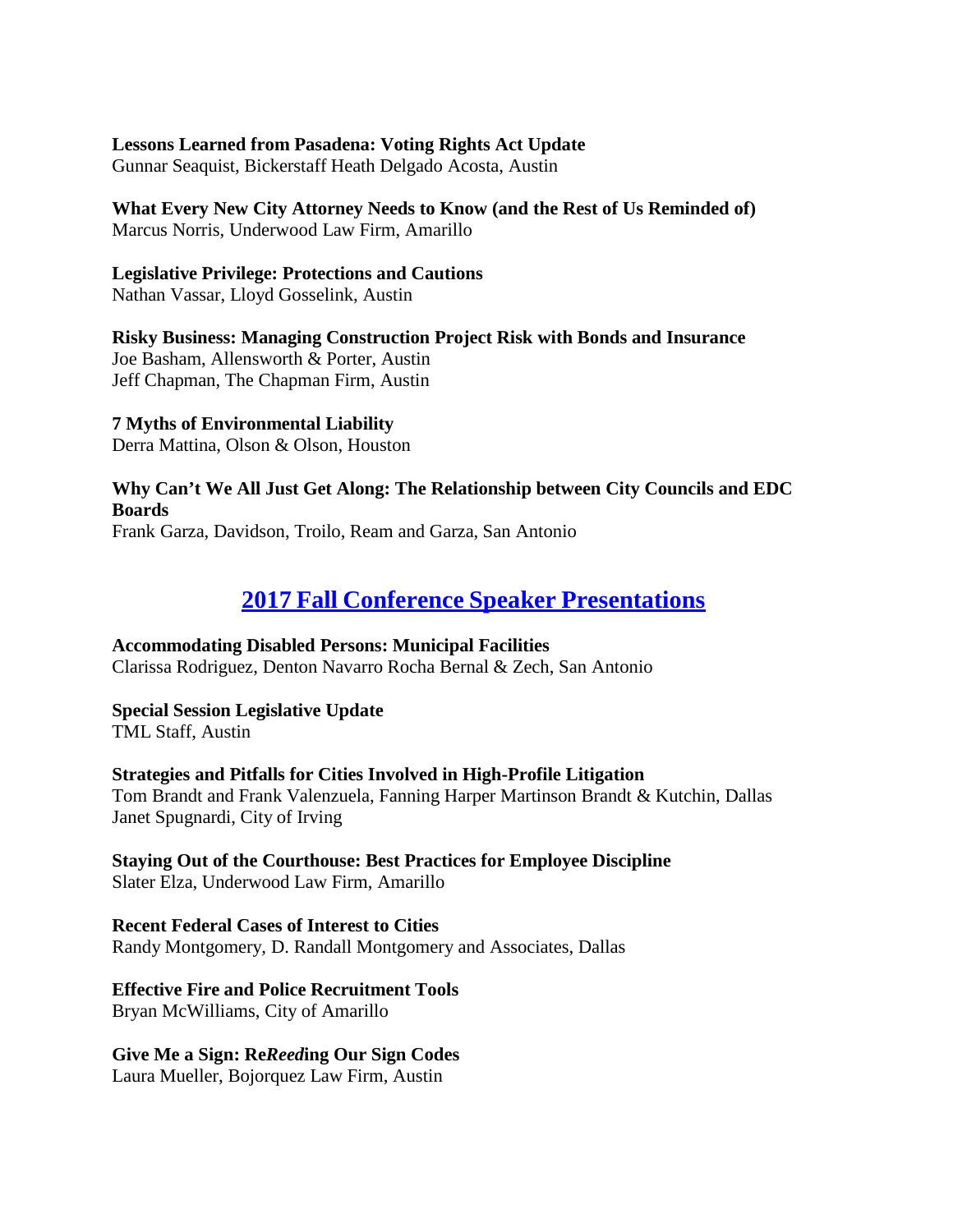# **Civil Appeals out of Your own Municipal Court, What Do You Need to Know?**

Ryan Henry, Law Offices of Ryan Henry, San Antonio

#### **Scandal: How to Be a Real-Life Municipal Gladiator** *(What to Do When City Officials Are Charged with Crimes)*

Leah Hayes and Akilah Mance, Olson & Olson, Houston

# **2018 Riley Fletcher Basic [Municipal](https://texascityattorneys.org/2018-riley-fletcher-basic-municipal-law-seminar/) Law Seminar Speaker [Presentations](https://texascityattorneys.org/2018-riley-fletcher-basic-municipal-law-seminar/)**

**Types of City Government** Heather Lockhart, Assistant General Counsel, Texas Municipal League, Austin

**Open Meetings Act** Karen Kennard, Greenberg Traurig, LLP, Austin

### **Public Information Act** Christy Drake-Adams, Assistant General Counsel, Texas Municipal League, Austin

#### **Annexation**

Scott Houston, Deputy Executive Director and General Counsel, Texas Municipal League, Austin

#### **Personnel Law**

Nicholas Palmer, Senior Assistant City Attorney, Dallas

#### **Ethics**

Alan Bojorquez, Bojorquez Law Firm, Austin

#### **Liability**

Slater Elza, Underwood Law Firm, P.C., Amarillo

#### **Election Law**

Christina Adkins, Texas Secretary of State, Austin

#### **Land Use** Julie Fort, Messer Rockefeller & Fort, PLLC, Frisco

**Economic Development** Zindia Thomas, Assistant General Counsel, Texas Municipal League, Austin

#### **Dealing with the Media**

Jay Warren, Marketing Communications Manager, Arlington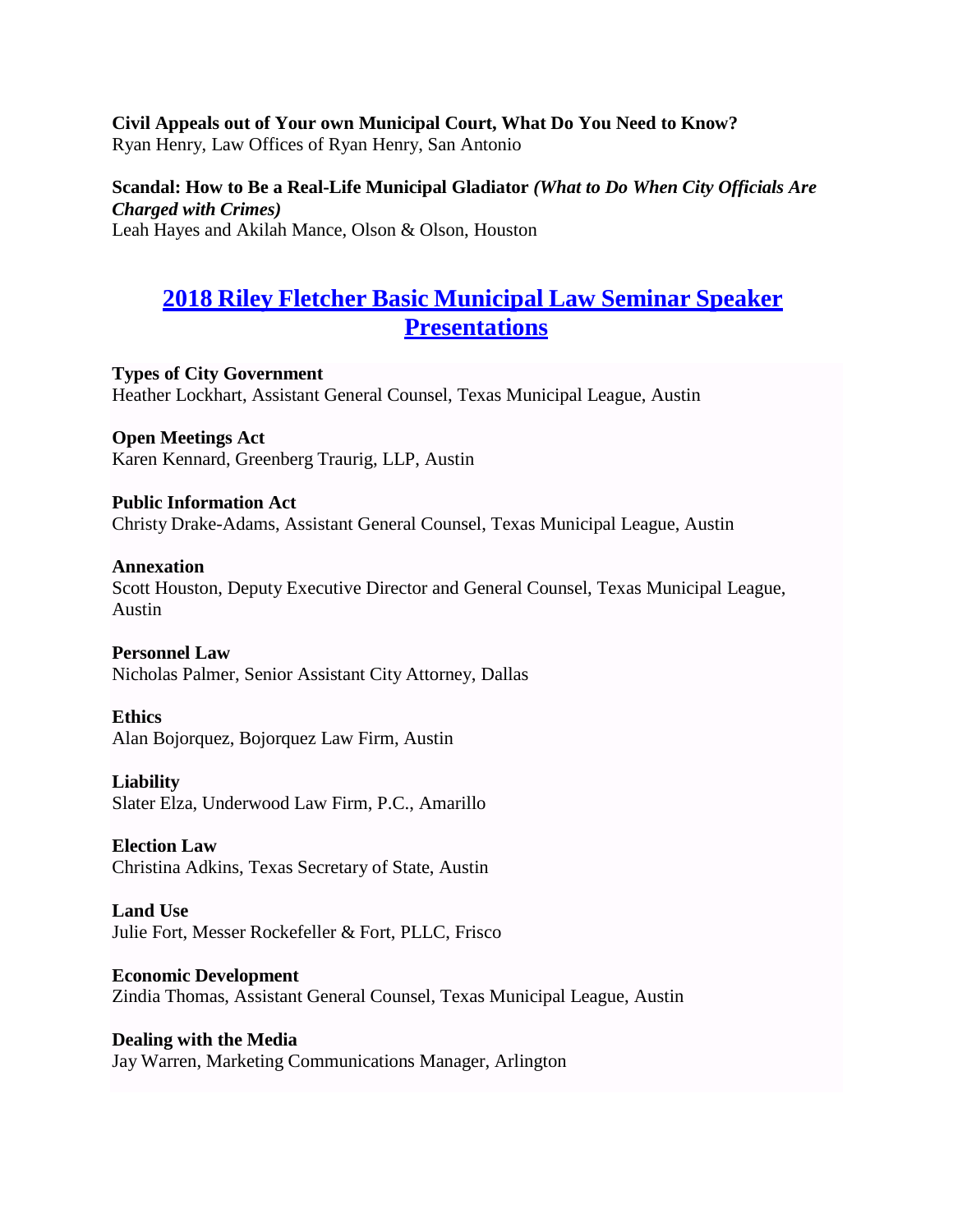**Municipal Finance** Kuruvilla Oommen, City Attorney, Irving

**Municipal Budget and Tax Rate** Jeff Moore, Brown & Hofmeister, L.L.P., Richardson

**Purchasing** Kevin Laughlin, Nichols Jackson Dillard Hager & Smith, L.L.P., Dallas

**Ordinances** David Johnson, Assistant City Attorney, Arlington

**Municipal Court** George Hyde & Caroline Kelley, Russell Rodriguez Hyde Bullock, L.L.P., Georgetown

# **Disaster Recovery, Mitigation, and [Procurement](https://texascityattorneys.org/disaster-recovery-mitigation-and-procurement-workshop/) Workshop**

# **Federal Emergency Management Agency Presentation**

Elina Kharit and Rich Bauer, Attorney Advisors, Procurement Disaster Assistance Team (PDAT)

#### **Texas Division of Emergency Management Presentation**

Shari Ramirez-MacKay, CEM, State Coordinator for the Regional Disaster Finance Program, Texas Department of Public Safety

**City Attorney Presentation**

Sherri Russell, City Attorney, Lake Jackson

# **2018 Summer Conference Speaker [Presentations](https://texascityattorneys.org/2018-summer-conference-speaker-papers/)**

# **Regulating Game Rooms & Poker Rooms**

Curtis Howard and Michelle D'Andrea, City of Plano

**Hot Issues in Zoning: Tiny Houses, Shipping Containers, and RV's** Leonard Schneider, Liles Parker, Kingwood

# **Navigating the New Annexation Requirements**

Scott Houston, Texas Municipal League, Austin

# **When Can My City Delete a Facebook Comment?**

Heather Lockhart, City of Austin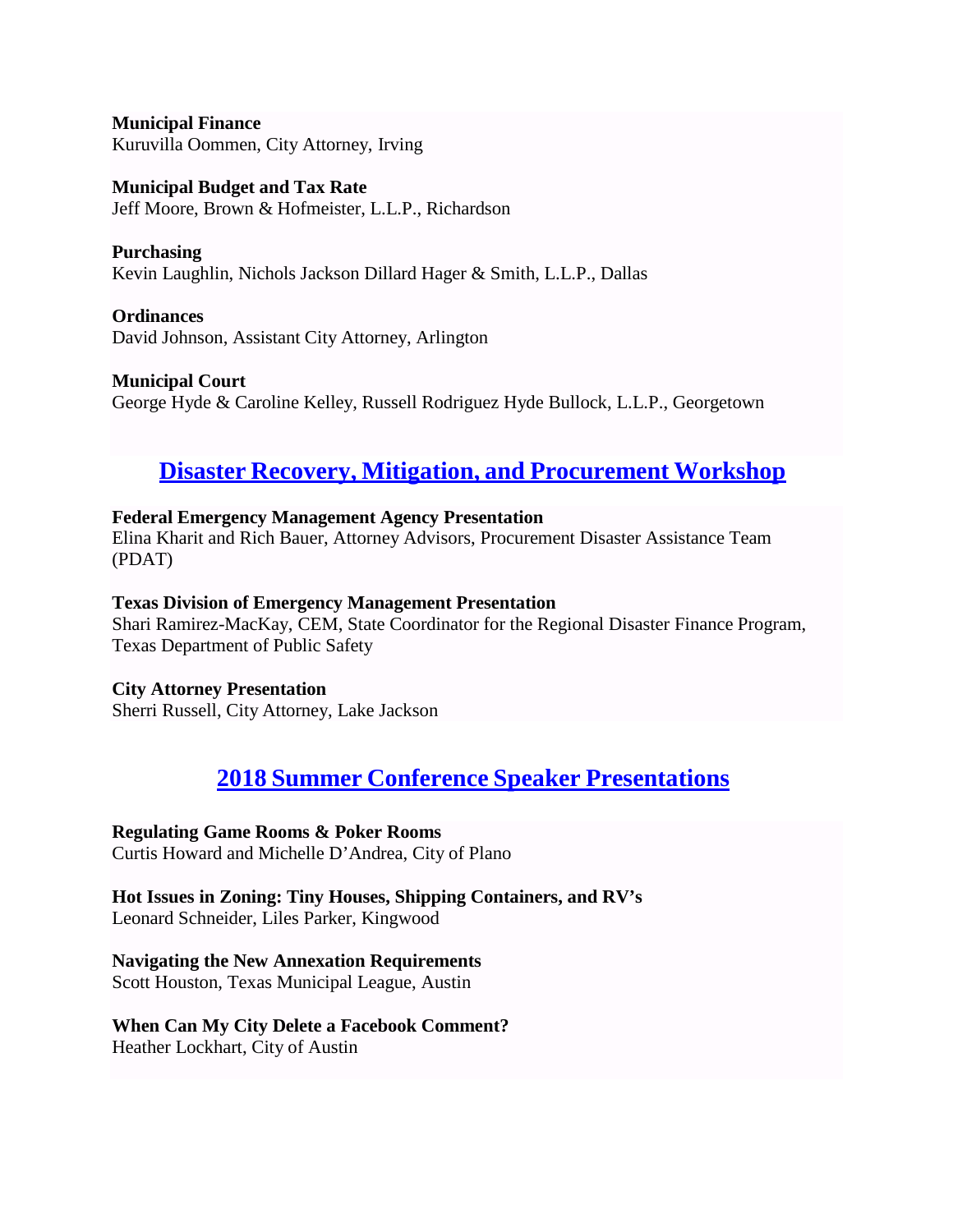#### **Updating Your Right of Way Ordinance**

Denise Cheney and Kelli Fuqua, Bickerstaff Heath Delgado Acosta, LLP, Austin

#### **Hot Topics in Municipal Finance** Derrick Mitchell, Bracewell LLP, Houston

**Employment Law Update** Sheila Gladstone and Ashley Thomas, Lloyd Gosselink Rochelle & Townsend, P.C., Austin

**Recent State Cases of Interest to Cities** Laura Mueller, Bojorquez Law Firm, Austin

**Top 5 (Or So) Home Rule Charter Issues** Charles E. Zech, Denton Navarro Rocha Bernal & Zech, San Antonio

**Avoiding Procurement and Purchasing Mistakes: Recent Case Law and Practitioner's Tips** Jeff Chapman, The Chapman Firm, Austin

**Suing the Code Enforcement Scofflaw** Ron Stutes, Potter Minton, Tyler

**Hot Topics in Election Law** Christina Adkins, Secretary of State's Office, Austin

**Mapping and Navigating the Path Forward on Automated and Connected Vehicles: A Road Trip Through Preemption to Code Considerations for Safe Deployment** Gregory Rodriguez, Best Best & Krieger, San Diego Thomas Bamonte, North Central Texas Council of Governments (NCTCOG) David Johnson, City of Arlington

**Purchasing Property for Groundwater Supply Development**

Theresa James, City of San Angelo Jason Hill, JT Hill & Co., Austin

**Texas Competitive Low Income Housing Tax Credits**

Dean Roggia, City of Irving

**Of Brewpubs and Breweries, Growlers and Crowlers: Craft Brewing and Distilling and the Texas Municipality** David Ritter, Brown & Hofmeister, L.L.P., Richardson

**Integrating the Morton Act and Colorado County v. Staff into Law Enforcement Disciplinary Practices** George Hyde, Russell Rodriguez Hyde Bullock, LLP, Georgetown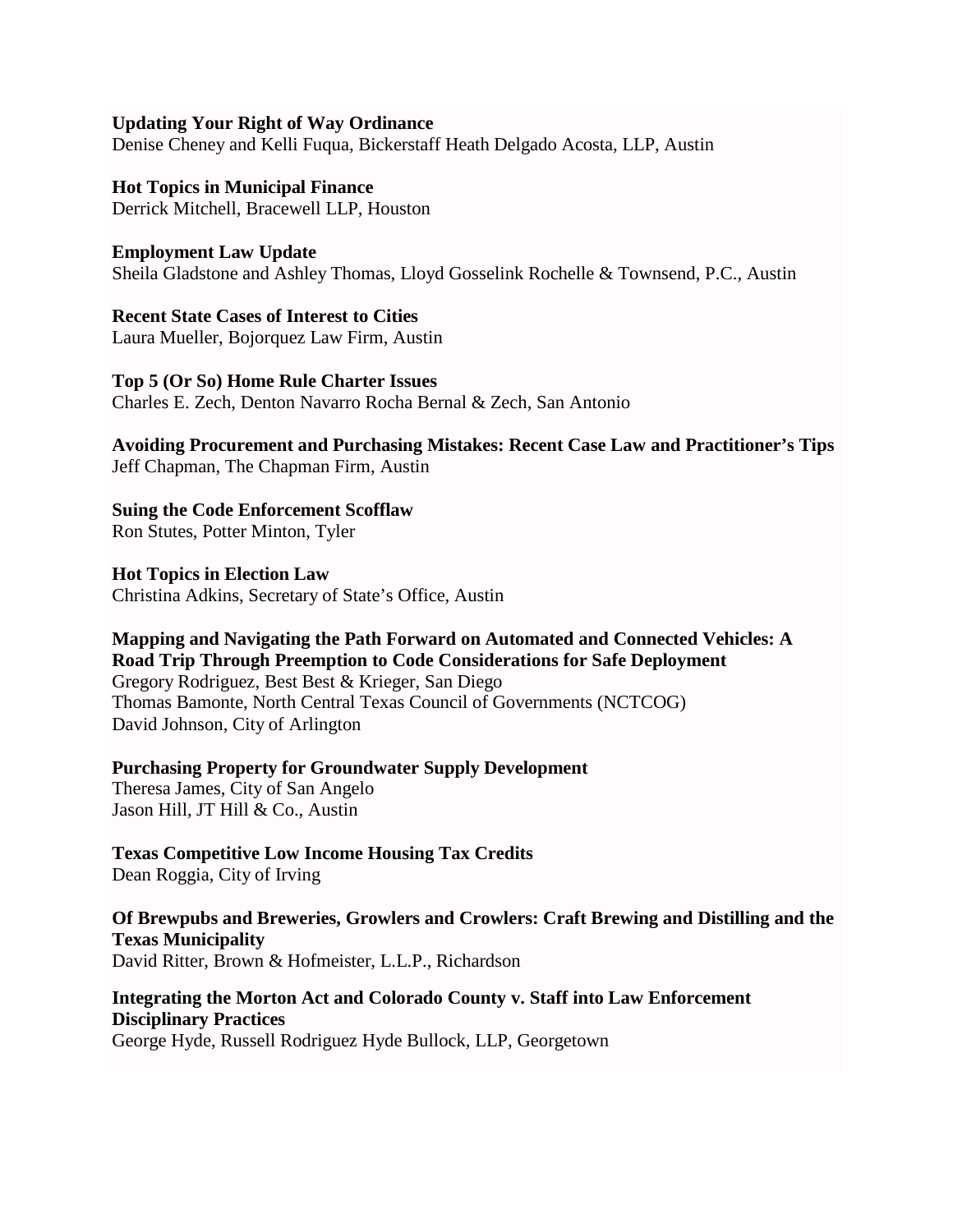#### **How High's the Water? Public Entity Flood Litigation and Liability in Texas**

Jose de la Fuente and James Parker, Lloyd Gosselink Rochelle & Townsend, P.C., Austin

#### **Animals in the City – from Ordinances to Enforcement**

Bianca Bentzin and Leela Fireside, City of Austin Jonathan Koury, City of Bryan

# **Common Municipal Fair Labor Standards Act (FLSA) Issues**

Miles Risley, City of Corpus Christi

### **Drafting a Municipal Code of Ethics**

Alan Bojorquez, Bojorquez Law Firm, Austin

# **2018 Fall Meeting Speaker [Presentations](https://texascityattorneys.org/2018-tcaa-fall-conference/)**

**Service Animals** Mick McKamie, Taylor Olson Adkins Sralla & Elam, Fort Worth

**ADA Facility Compliance – What to Do When the Feds Come Knocking** Ryan Henry, Law Offices of Ryan Henry, San Antonio

**Public Information Act: How to Effectively Intake, Process, and Respond to Requests** Dawn Roberts, City of Arlington

# **Political Hot Topics in Land Use (Confederate Monuments, Street Naming, Affordable Housing, Etc.)**

Terry Welch, Brown & Hofmeister, Richardson

#### **Recent Federal Cases of Interest to Cities** Randy Montgomery, D. Randall Montgomery & Associates, Dallas

#### **Top Employment Law Challenges in the Workplace** Victoria Huynh and Shanté Akafia, City of Plano

### **"Like" It or Not: Developing Social Media Guidelines for City Employees** Mari McGowan, Abernathy, Roeder, Boyd & Hullett, McKinney

### **Legislative Forecast** Scott Houston and Bill Longley, Texas Municipal League, Austin

# **A Legal Perspective on City Efforts to Create Innovation-Friendly Environments for Entrepreneurs and Startups**

Lisa Mares, Middlebrook & Goodspeed, PLLC, Grapevine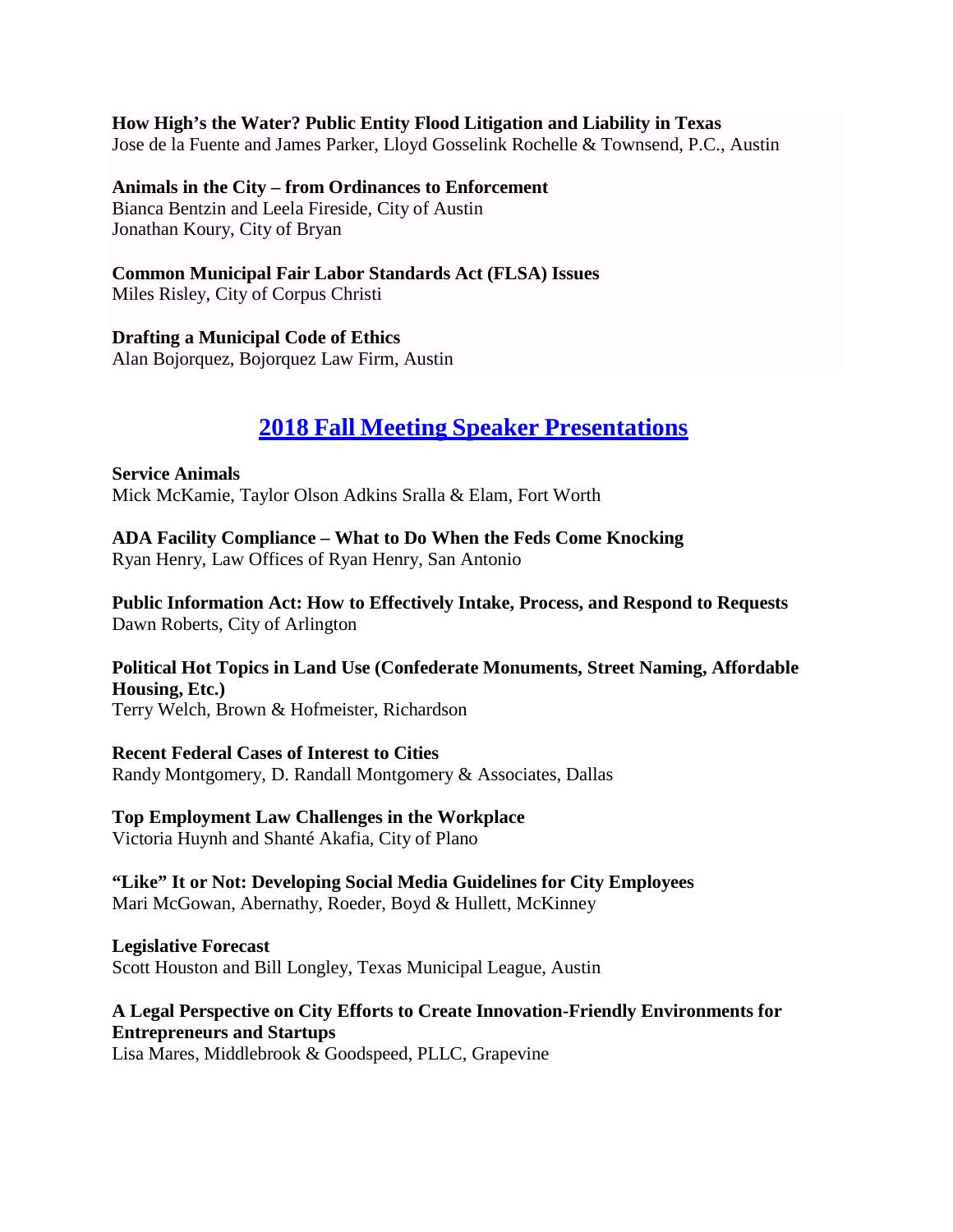**Anti-SLAPP Suits** Derra Purnell, Olson & Olson, Houston

# **2019 Summer Conference Speaker [Presentations](https://texascityattorneys.org/2019-summer-conference-speaker-papers/)**

**Constitutional Employment Law Claims** Vanessa Gonzalez, Bickerstaff Heath Delgado Acosta, LLP, Austin

**Unpopular Speech and the Heckler's Veto** Robert Higgason, City of Houston

**Road Construction Contracts** Ron Stutes, Potter Minton, Tyler

**Recent State Cases of Interest to Cities** Laura Mueller, Bojorquez Law Firm, PC, Austin

# **City Ethics Commissions and Other Strange Creatures of Lore**

Ryan Henry, Law Offices of Ryan Henry, PLLC, San Antonio

**Cybersecurity** Karen Kennard and Aaron Gregg, Greenberg Traurig, LLP, Austin

**Utility-Related Updates** Jamie Mauldin and Cody Faulk, Lloyd Gosselink Rochelle & Townsend, P.C., Austin

**Dockless Mobility Regulation** Jessica Sangsvang, City of Fort Worth

**Considerations for and Best Methods for Construction Project Delivery** Jeff Chapman, The Chapman Firm, PLLC, Austin

**Responding to First Amendment Audits** Paul Christ, TML Intergovernmental Risk Pool, Austin

**Short Term Rentals - Where Things Stand** Leslie Spear Schmidt, City of Amarillo

**Substandard Structures** Jonathan Koury, City of Bryan

**Legislative Update** TML Staff, Austin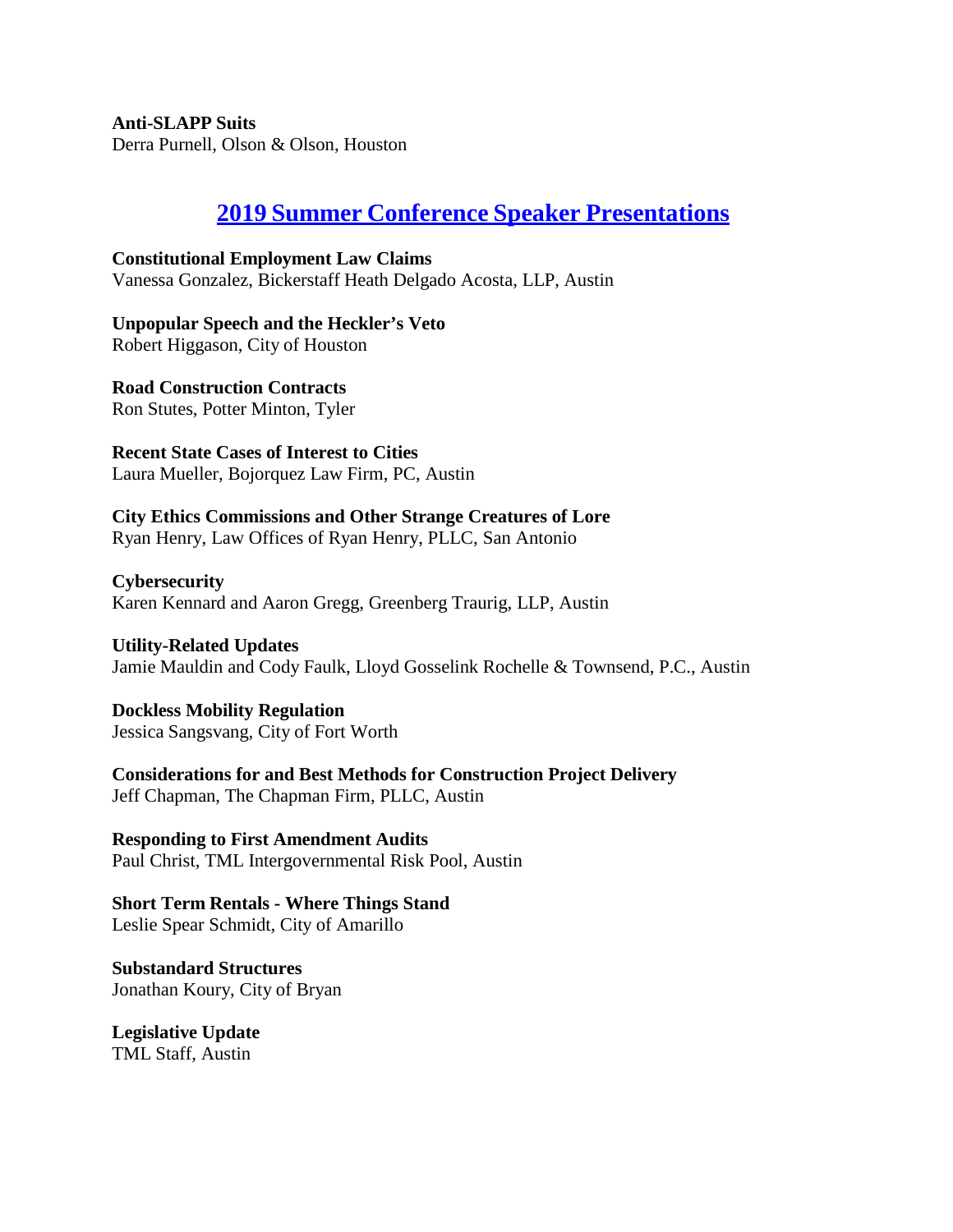#### **Administration of Public Improvement Districts/TIRZ**

Mary Petty, P3 Works, Austin/Keller, and Julie Houston, Orrick Herrington & Sutcliffe, LLP, Austin

#### **Regulating Condominium Projects** Tad Cleaves, Bojorquez Law Firm, PC, Austin Skye Masson, City of Georgetown

**Open Meetings Act vs. Political Advertising** Danielle Folsom, City of Houston

**Group Homes** Mick McKamie, Taylor Olson Adkins Sralla & Elam, L.L.P., San Antonio

**Update on Small Cell Deployment** Alfred Herrera, Herrera Law & Associates PLLC, Austin

**Taking the Zapruder Film: Facts and Fictions Relating to John F. Kennedy's Assassination** Honorable Andrew Edison, U.S. Magistrate Judge, Southern District of Texas, Galveston

**From Charlottesville to Austin: One City's Journey to Reconcile Its Confederate History** Neal Falgoust and Brion Oaks, City of Austin

### **Alexa, Please State Your Name for the Record**

Gregory Miller, Bickerstaff Heath Delgado Acosta, LLP, Austin

# **Ethical Implications of Advancing Technology**

Ross Fischer, Ross Fischer Law, Austin

# **2019 Fall Meeting Speaker [Presentations](https://texascityattorneys.org/2019-tcaa-fall-conference-speaker-materials/)**

**Handling the "Teflon" Employee** Regina Moss, City of Tyler

**Update on Contracts Immunity** Dan Richards and Daniel Riegel, Richards Rodriguez & Skeith LLP, Austin

**We Can't Regulate That?: Limitations on Municipal Land Use Regulation** Terrence S. Welch, Brown & Hofmeister, L.L.P., Richardson

**The Racial and Gender Equity Assessment Process** Anne Morgan and Brion Oaks, City of Austin

# **Game Room Regulation: A Success Story**

Thomas A. Gwosdz, City of Victoria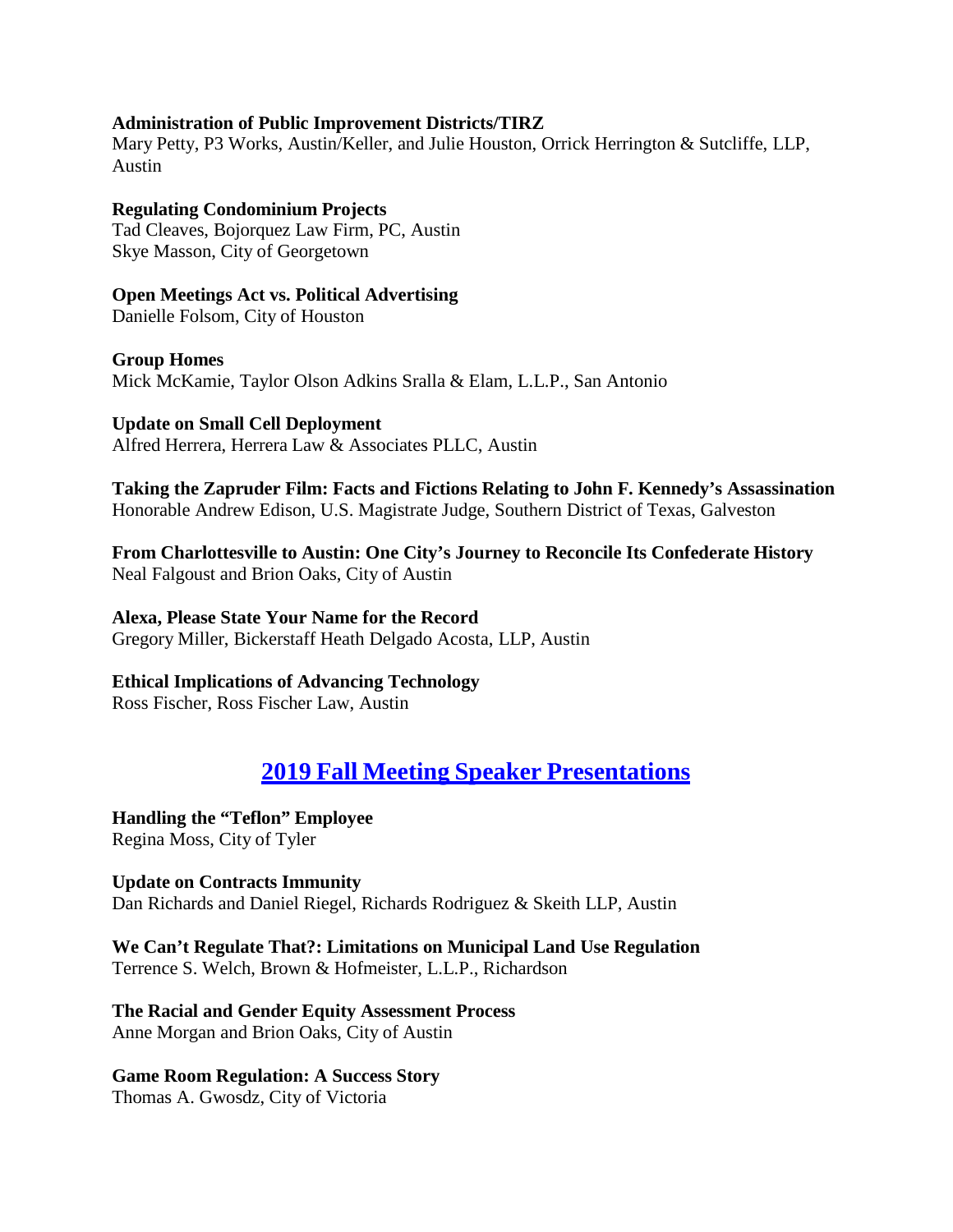#### **Update on Drug Testing and Trends**

Clarissa Rodriguez, Denton Navarro Rocha Bernal & Zech, P.C., San Antonio

#### **Recent Federal Cases of Interest to Cities**

Randy Montgomery, D. Randall Montgomery and Associates, Dallas

#### **Implementing an Effective Right-of-Way Acquisition and Land Development Program** Kayla Landeros, Naman Howell Smith & Lee, PLLC, Waco

**Ethics Considerations for City Officials** Stefanie Albright, Lloyd Gosselink Rochelle & Townsend, P.C., Austin

# **2020 Riley Fletcher Basic [Municipal](https://texascityattorneys.org/2020-riley-fletcher-basic-municipal-law-seminar/) Law Seminar Speaker [Presentations](https://texascityattorneys.org/2020-riley-fletcher-basic-municipal-law-seminar/)**

**Types of City Government** Amber McKeon-Mueller, Texas Municipal League, Austin

**Open Meetings Act** Jenny Hoelscher, Office of the Attorney General, Austin

### **Public Information Act**

George Hyde, Russell Rodriguez Hyde Bullock, L.L.P., Georgetown

#### **Purchasing**

Jeff Moore, Brown & Hofmeister, L.L.P., Richardson

#### **Personnel Law**

Evelyn Njuguna, Texas Municipal League, Austin

**Ethics** Alan Bojorquez, Bojorquez Law Firm, PC, Austin

#### **Municipal Budget and Tax Rate** Bill Longley, Texas Municipal League, Austin

**Redistricting** Bob Heath, Bickerstaff Heath Delgado Acosta, LLP, Austin

#### **Economic Development** Frank Garza, Davidson Troilo Ream & Garza, PC, San Antonio

**Annexation** Scott Houston, Texas Municipal League, Austin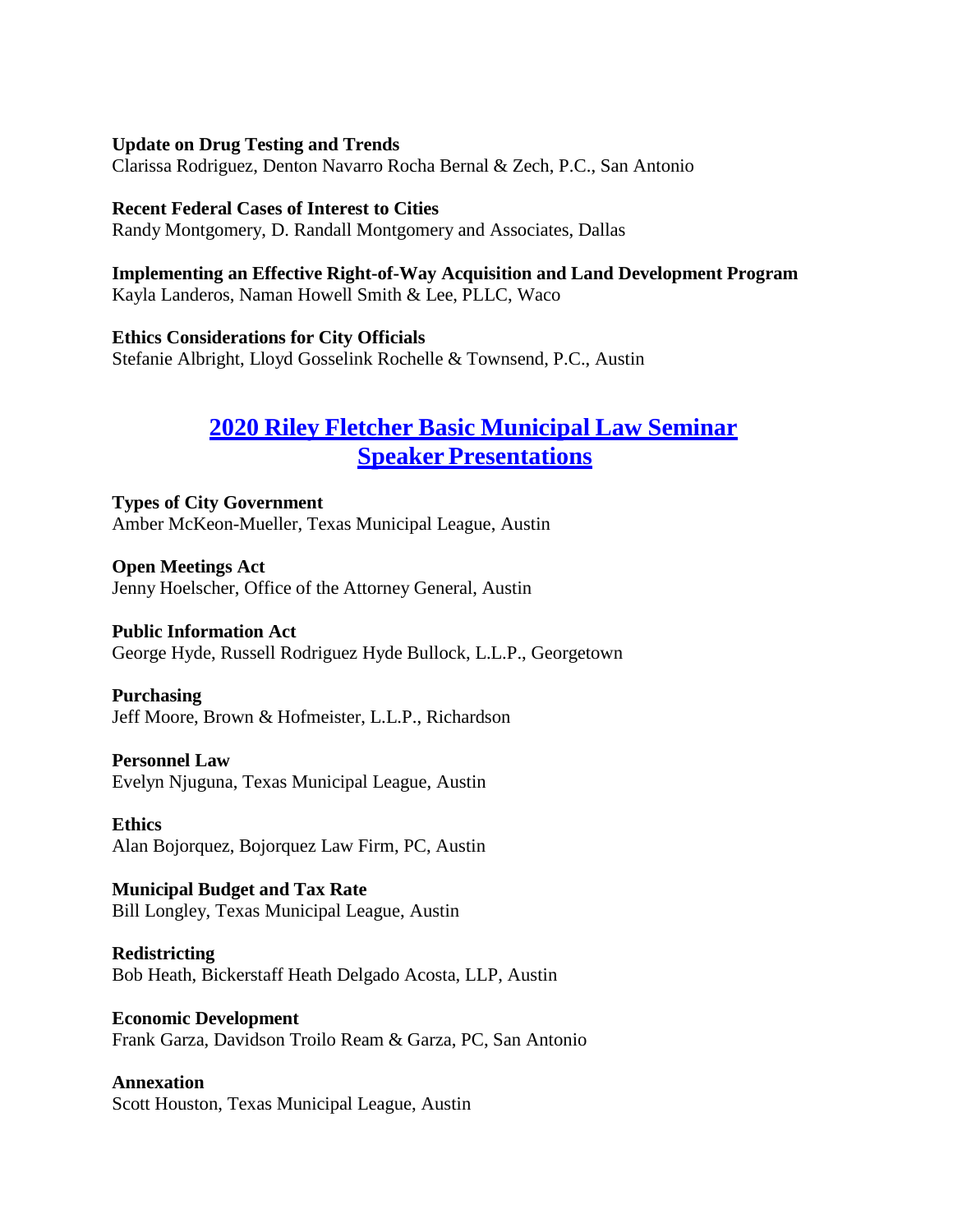**Municipal Court** Mark Goodner, Texas Municipal Courts Education Center, Austin

**Liability** Slater Elza, Underwood Law Firm, P.C., Amarillo

**Municipal Finance** Kuruvilla Oommen, City of Irving

**Land Use** Julie Fort, Messer Fort & McDonald, PLLC, Frisco

**Dealing with the Media** Jeff Coyle, City of San Antonio

**Ordinances** Jennifer Richie, City of Waco

# **2020 Summer Conference Speaker [Presentations](https://texascityattorneys.org/2020-tcaa-summer-conference-speaker-papers/)**

**Cybersecurity** Aaron Hardiman, Texas Municipal League Intergovernmental Risk Pool, Austin

**Local Government Co-Ops Aren't Just for Widgets Anymore, but Where Is the Contract?** Brenda McDonald, Messer Fort & McDonald, PLLC, Frisco

**Strategies for Processing PIA Requests** Julie Dosher, Dosher Law, PLLC, Washington, D.C.

**Street-Smart** Judith El Masri, Randle Law Office Ltd., L.L.P., Houston

**Who's Your Client? Exploring the Attorney-Client Relationship with Cities** Daniel Olds, Bickerstaff Heath Delgado Acosta, LLP, Austin

**Regulating Noise** Andrew Quittner, City of Seguin

**Walk Hard: The Walking Quorum Story** Joshua Katz, Bickerstaff Heath Delgado Acosta, LLP, Austin

**Recent State Cases of Interest** Laura Mueller, City of Dripping Springs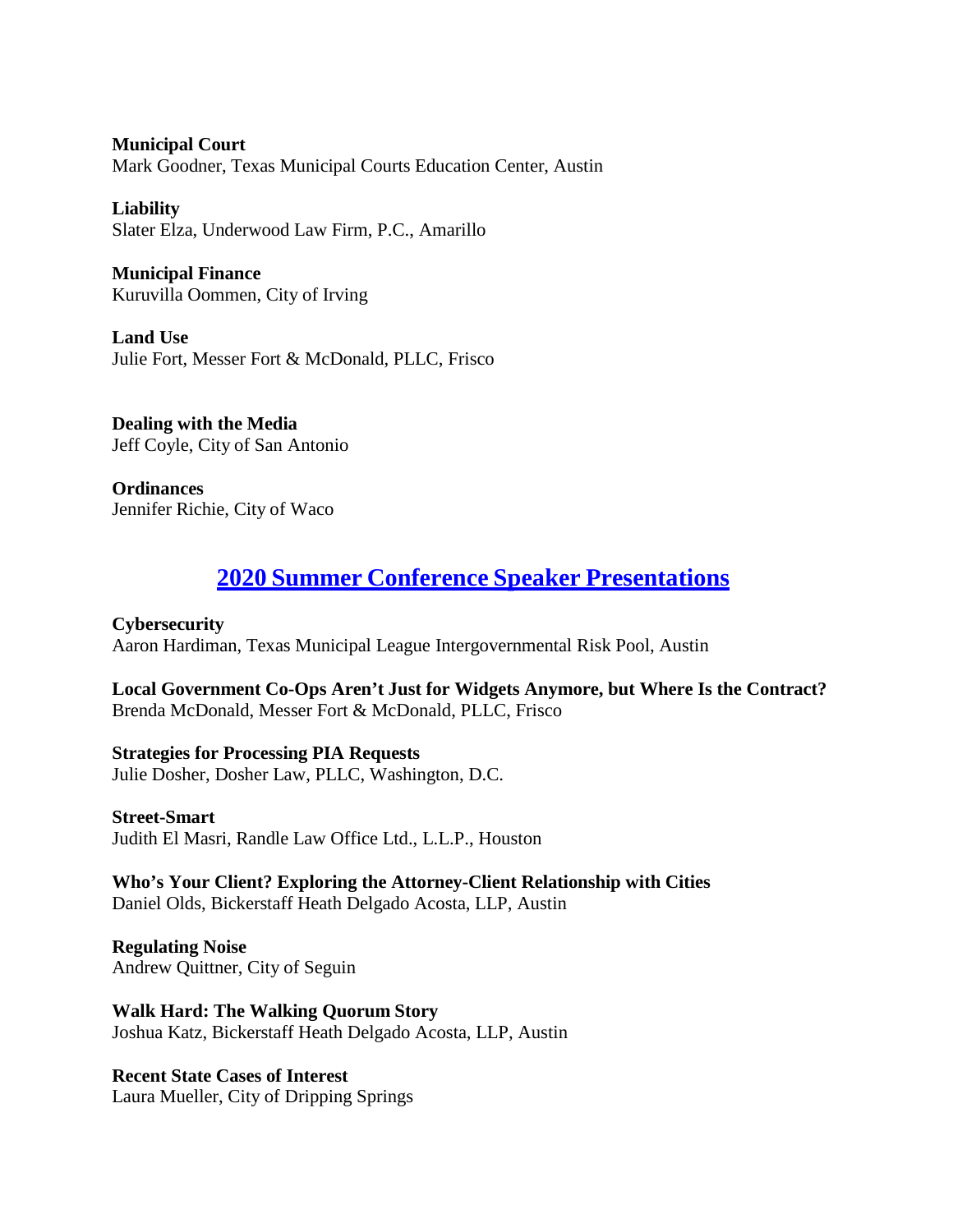### **The Art of Procurement: Navigating the Code with a Focus on Construction Projects**

Jeff Chapman, The Chapman Law Firm, PLLC, Austin

### **Building Codes**

Derra Purnell, Olson & Olson, L.L.P., Houston Hamid Naderi, International Code Council, Austin Virgil Gonzalez, Building Officials Association of Texas (BOAT), Hidalgo

**Real-Estate Issues for City Attorneys** Allison Bastian-Rodriguez, Denton Navarro Rocha Bernal & Zech, P.C., Harlingen

**COVID-19 Update** Scott Houston and Amber McKeon-Mueller, Texas Municipal League

**IMHO, the FYI on BYOD: Employment Law Update on Technology in the Workplace** Sheila Gladstone, Lloyd Gosselink Rochelle & Townsend, P.C., Austin

**The Ultimate Dance Party** Sherri Russell, City of Lake Jackson

**Legislative Advocacy: Cities Are the Key to the State's Success** Bill Longley and Monty Wynn, Texas Municipal League, Austin

# **Three Important Tips for Flood Mitigation Planning and Funding under SB 7 and SB 8**

Rebecca Andrews, Best Best & Krieger, LLP, Houston Brooke Paup, Director, Texas Water Development Board, Austin Kim Mickelson, City of Houston

**Interim City Attorney for Fun and Profit** Mick McKamie, Taylor Olson Adkins Sralla & Elam, LLP, San Antonio

**Serving as Of-Counsel**

Dottie Palumbo, Bojorquez Law Firm, P.C., Austin

**Statutory Construction for Voter-Approved Measures**

Danielle Folsom, City of Houston

**U.S. Supreme Court Case Update** Chuck Thompson, International Municipal Lawyers Association, Rockville, MD

# **Ultra Vires Claims – Where Did Your Immunity Go?**

Kevin Curley, Messer Fort & McDonald, Frisco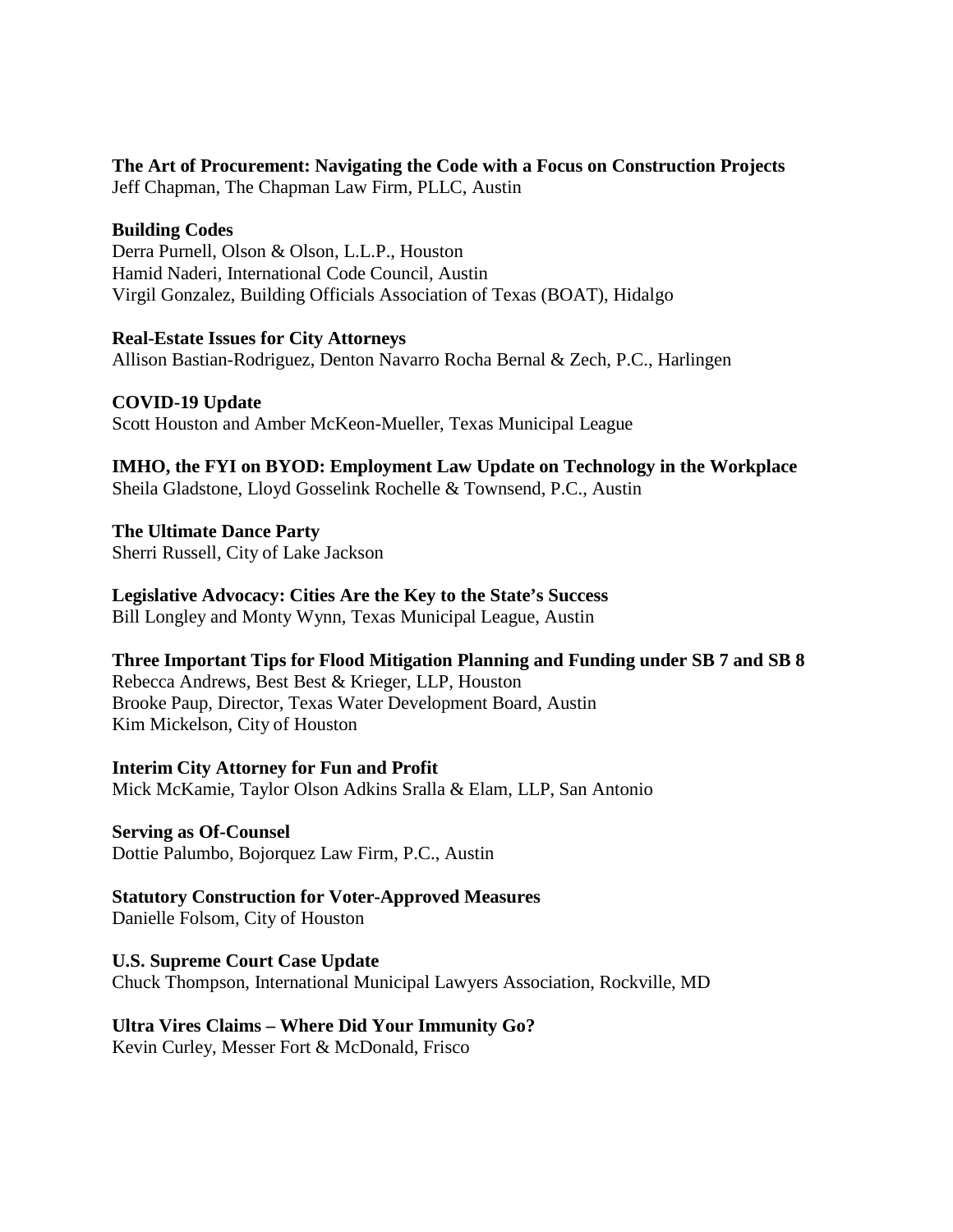#### **Utility-Related Updates for 2020**

Cody Faulk and Jamie Mauldin, Lloyd Gosselink Rochelle & Townsend, P.C., Austin

**Credit Access Business Regulation** Chase Gomillion, City of Austin

### **Rule 3.08 Considerations for Attorneys as General Counsel**

Ryan Henry, Law Offices of Ryan Henry, PLLC, San Antonio

**Retaliation Update** Clarissa Rodriguez, Denton Navarro Rocha Bernal & Zech, P.C., San Antonio

**Conflicts of Interest** Ben Gibbs, Taylor Olson Adkins Sralla & Elam, L.L.P., Fort Worth

# **2021 Summer Conference Speaker [Presentations](https://texascityattorneys.org/2021-summer-conference-materials/)**

#### **A Strategic Look at Robert's Rules for Council Meetings**

Thomas Gwosdz, City Attorney, City of Victoria

#### **Utility Rate Basics**

Heather Lockhart, Staff Attorney, New Braunfels Utilities, and Holly Heinrich, Assistant City Attorney, City of Austin

#### **COVID-19 and Takings**

Scott T. Doggett, Partner, and Jordan A. Miller, Partner, Baker Moran Doggett Ma & Dobbs LLP, Plano

#### **Can They Say That? Employee Speech for Public Employers**

Melissa Cranford, Senior Attorney, Messer Fort & McDonald, PLLC, Frisco

#### **Recent State Cases of Interest to Cities**

Laura Mueller, City Attorney, City of Dripping Springs

#### **How to Amend Your Home Rule Charter**

Ryan Henry, Law Offices of Ryan Henry, PLLC, San Antonio

#### **Employee Health Issues in the Wake of COVID-19: How Has the Pandemic Changed the Workplace?**

Katie Rutherford, Associate Attorney, Olson & Olson, LLP, Houston

**Update on Certificate of Convenience and Necessity Case Law** Maris Chambers, Associate, Lloyd Gosselink Rochelle & Townsend, P.C., Austin

#### **Cybersecurity is a Risky Business**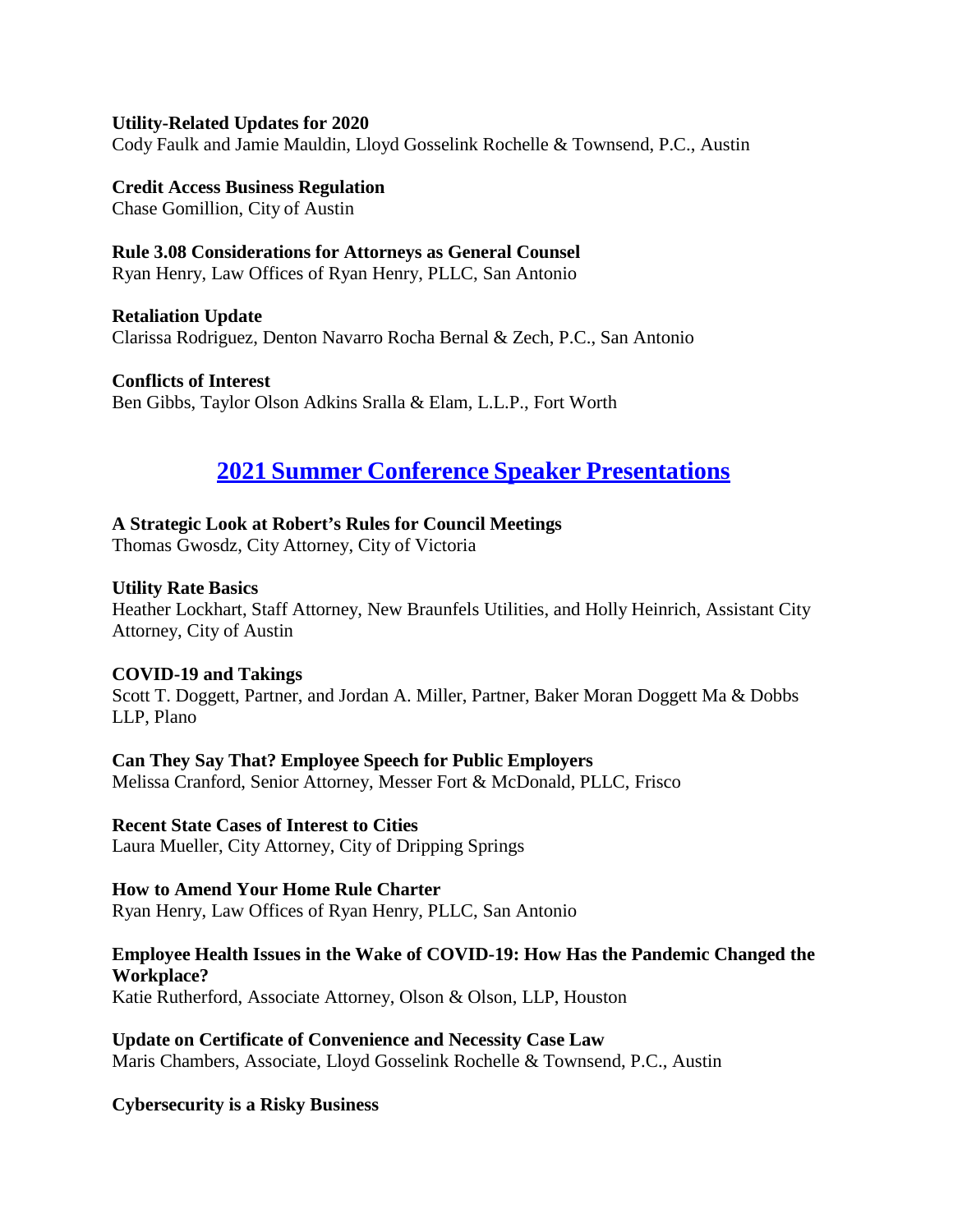Will Trevino, Legal Counsel, Texas Municipal League, and Ryan Burns, Cyber Risk Services Manager, TML Intergovernmental Risk Pool, Austin

#### **Utility Update**

Alfred R. Herrera, Herrera Law & Associates, PLLC, and Michael Tomsu and Taylor Holcomb, Vinson and Elkins, LLP, Austin

### **City Budget and Tax Rate Adoption Process**

Leela Fireside, Senior Assistant City Attorney, City of Austin

#### **Recent Federal Cases of Interest to Cities**

Randy Montgomery, D. Randall Montgomery & Associates, PLLC, Dallas

#### **Most Common Animal-Related Issues Affecting Cities**

Robyn Katz, Associate, Lloyd Gosselink Rochelle & Townsend, P.C., Austin

**Ethics** Matthew Wade, Shareholder, Underwood Law Firm, P.C., Amarillo

#### **Legislative Update** Texas Municipal League Staff, Austin

#### **Code Enforcement**

Janet Spugnardi, Deputy Senior Attorney, City of Irving, and Michelle Voirin, Chief Prosecutor, City of Plano

#### **Fair Labor Standards Act**

Sheila Gladstone, Lloyd Gosselink Rochelle & Townsend, P.C., Austin

#### **Litigation Under the Public Information Act**

Neal Falgoust, Assistant City Attorney, City of Austin

# **Ethics, Obligations, and Potential Liability Related to Legal Opinion Letters: What Exactly Are You Signing?**

Slater Elza, Underwood Law Firm, P.C., Amarillo

#### **Recent Changes and Current Trends in Construction Contracts** Jeff Chapman, The Chapman Firm PLLC, Austin

**General Contracts** Steven Weller and Daniel Olds, Bickerstaff Heath Delgado Acosta, LLP, Austin

#### **Lawyer Wellbeing in a New Age- Post Pandemic**

Chris Ritter, Director, Texas Lawyers Assistance Program, Austin, and Victor Flores, Assistant City Attorney, City of Brownsville

# **2021 Fall Conference Speaker [Presentations](https://texascityattorneys.org/2021-fall-conference-materials/)**

# **City as Landlord: Leasing Considerations for Municipalities**

Allison A. Bastian-Rodriguez, Denton Navarro Rocha Bernal & Zech, P.C.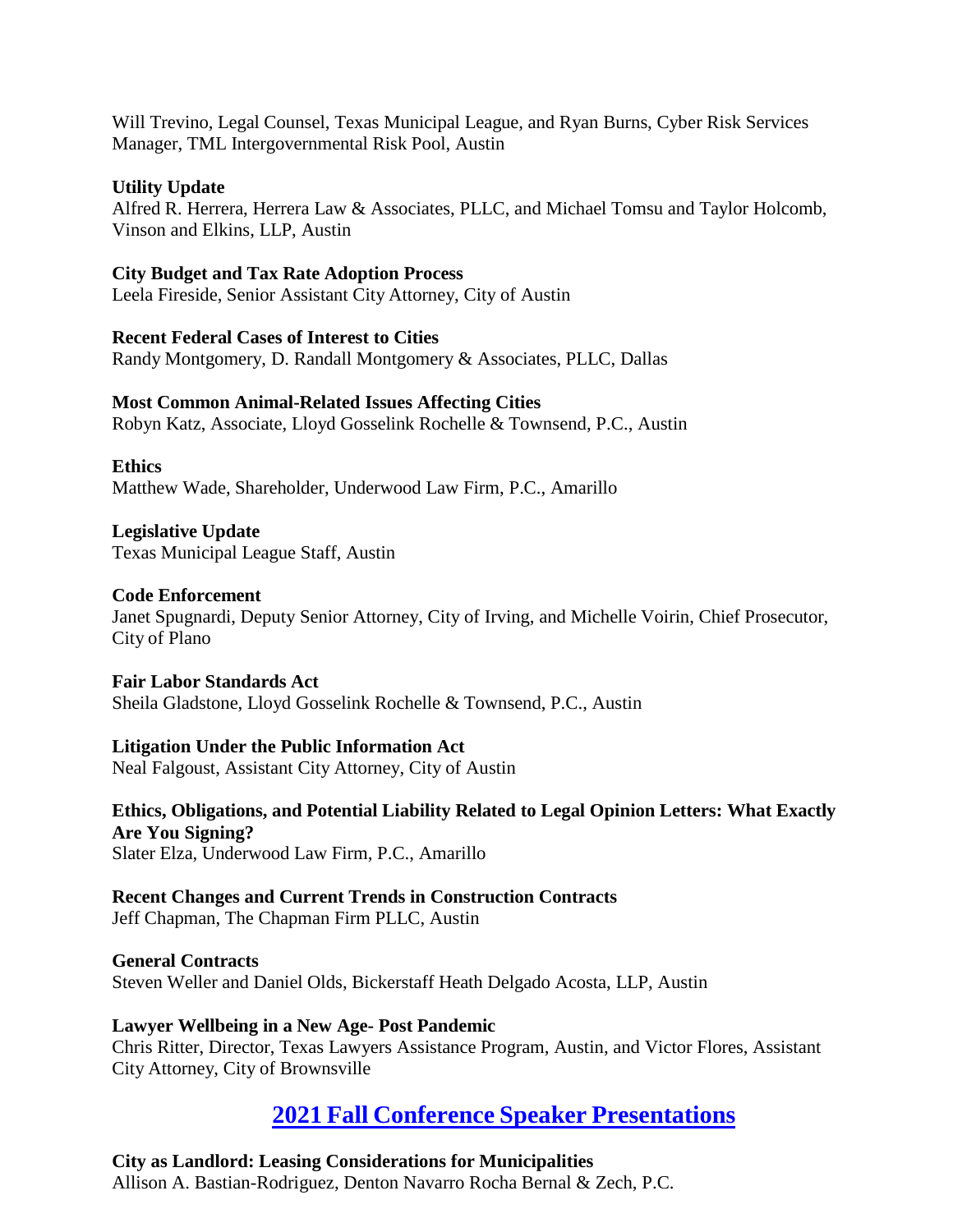#### **The Role of City Attorney in Risk Management**

Scott Houston, Intergovernmental Relations Manager, Texas Municipal League Intergovernmental Risk Pool

#### **Defending Against the Expansion of Regulatory Taking Law**

John Hightower and Allison Killian, Olson & Olson, LLP

#### **Implicit Bias**

Lowell Denton, Denton Navarro Rocha Bernal & Zech, PC

### **The Home Team Advantage: Working With Your City's PID Team to Ensure PID Project Success**

Veronica Rivera, The Knight Law Firm, LLP, and Gregory D. Miller, Bickerstaff Heath Delgado Acosta, LLP

#### **Ultra Vires, Platting and Shot Clock Certificate of Compliance**

Kevin Curley, Julie Fort, Messer, Fort and McDonald, PLLC

#### **Flooding Liability for Texas Cities: When it Rains, It Floods**

Victor Flores, City of Brownsville, Interim City Attorney, and Eric Flores, City of Palmview, City Attorney

#### **The Ethics Commission and You**

Michael McCann, Law Offices of Ryan Henry, PLLC

# **[2022 Riley Fletcher Basic Municipal Law Seminar](https://texascityattorneys.org/2022-riley-fletcher-basic-municipal-law-seminar/) Presentations**

#### **Types of City Government**

Amber McKeon-Mueller, Legal Counsel, Texas Municipal League

#### **Open Meetings Act**

Jennie Hoelscher, Division Chief, Office of the Attorney General of Texas

#### **Public Information Act**

Andrea D. Russell, Attorney, Taylor, Olson, Adkins, Sralla & Elam, L.L.P.

# **Purchasing**

Jeff Moore, Partner, Brown & Hofmeister, L.L.P., Richardson

#### **Personnel Law**

Maleshia B. McGinnis, City Attorney, North Richland Hills

**Ethics** Alan Bojorquez, Principal and Founder, Bojorquez Law Firm, Austin

#### **Municipal Budget and Tax Rate**

Tad Cleaves, Legal Counsel, Texas Municipal League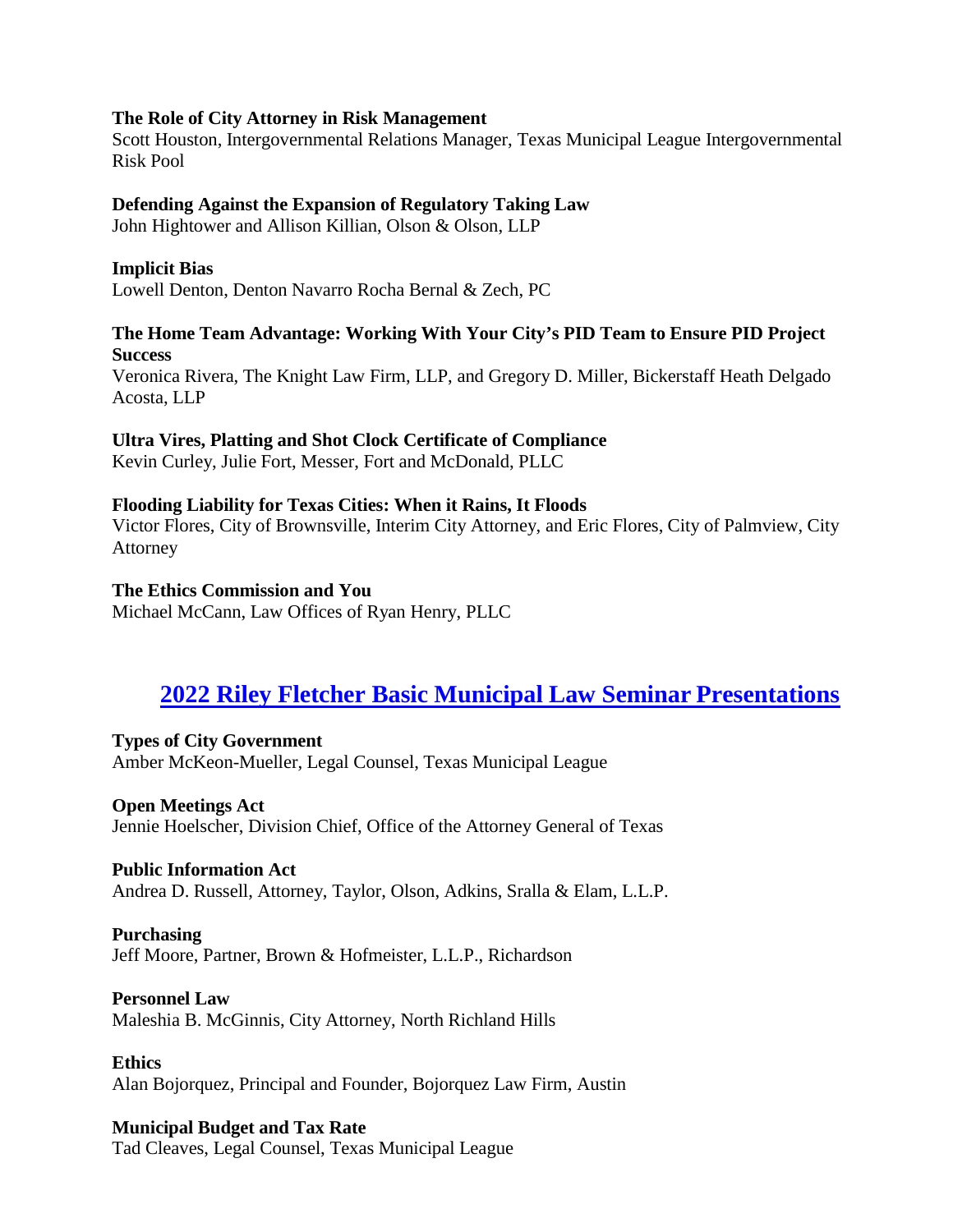**Election Law** Christina Adkins, Texas Secretary of State

**Economic Development** Kevin Pagan, Attorney, Bickerstaff, Heath, Delgado, Acosta LLP

**Annexation** Charles E. Zech, Partner/Shareholder, Denton Navarro Rocha Bernal & Zech, P.C.

**Municipal Court** Mark Goodner, General Counsel and Director of Education, Texas Municipal Courts Education **Center** 

**Liability** Slater Elza, Underwood Law Firm, P.C., Amarillo

**Municipal Finance** Kuruvilla Oommen, City Attorney, Irving

**Land Use** Julie Fort, Partner, Messer, Fort & McDonald, PLLC, Frisco

**Law Enforcement** Sharae Reed, First Assistant City Attorney, Beaumont

**Ordinances** Jennifer Richie, Attorney, Waco

# **2022 Summer [Conference](https://texascityattorneys.org/2022-summer-conference-materials/) Speaker Presentations**

**Workers' Compensation: What Every City Attorney Needs to Know** Bobby Stokes and Kevin Poteete, Flahive, Ogden & Latson, P.C.

**Utility-Related Update** Thomas L. Brocato and Roslyn Dubberstein, Lloyd Gosselink Rochelle & Townsend, P.C.

**Municipal Borrowing in a Time of Climate Change** Gregory Miller, Bickerstaff Health Acosta Delgado LLP

**Looking Into the Forms File of a City Attorney** Barbara Quirk, Guevara Law, P.C.

**Ethical Conflicts with Individual Councilmembers** Ross Fischer, Ross Fischer Law

**Civil Enforcement in Municipal courts of Record** Ryan Henry, The Law Offices of Ryan Henry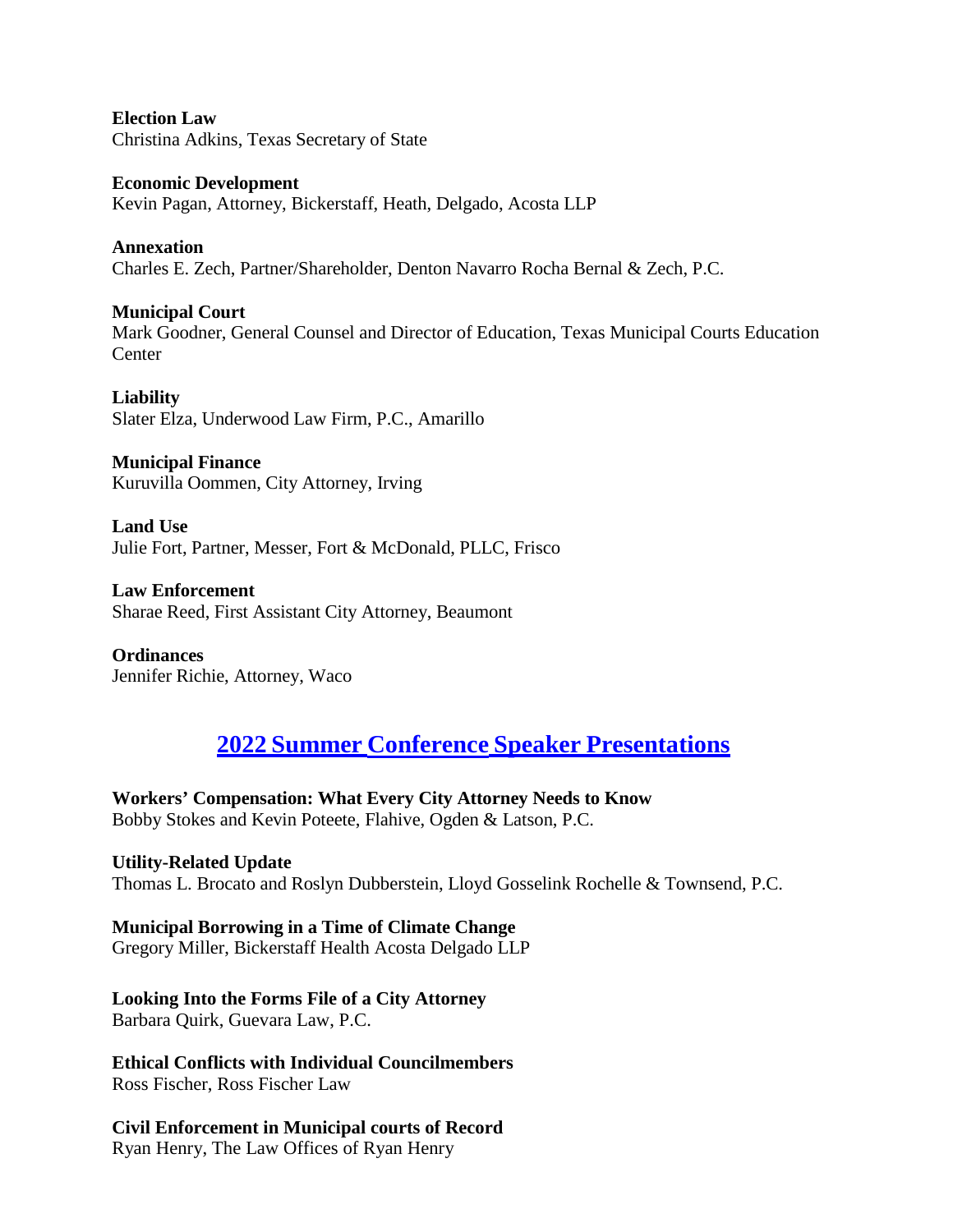#### **How to Fight a MUD and Why You Should**

Emily Rogers, Bickerstaff Heath Delgado Acosta LLP

# **Update, Status and Strategies on Short-Term Rental Litigation**

Matthew Boyle, Boyle & Lowry, LLP, and Janet Spugnardi, City of Irving

#### **The Great Resignation and Managing a Multigenerational Workforce** Elizabeth M. Fraley and Stephen Rispoli, Baylor Law School

#### **Real Estate Drafting for City Attorneys**

Jonathan Koury, City of Bryan

**Meta-what Now? Navigating Your City Through the Next Evolution of Social Connection** Will Trevino, City of Brownsville

#### **Municipal Regulation of Firearms Update**

Scott Houston, Texas Municipal League Intergovernmental Risk Pool

### **Recent State Cases of Interest to Cities**

Laura Mueller, City of Dripping Springs

### **Confidentiality and Leave Practices in the Time of COVID**

Melissa Cranford, Messer, Fort & McDonald PLLC

#### **Surety Bonds: How to Get Paid by a Surety**

Amy M. Emerson, Allensworth

### **Getting Along with the Feds: Tips and Best Practices for Infrastructure Projects with a Federal Componenet**

Mary Beth Coburn and Lowry Crook, Best Best & Krieger

#### **Please Drink Responsibly**

Katie Leininger, City of Pearland, E. Joyce Iyamu, City of Missouri City, Derra Leigh Purnell, President, Houston Area Municipal Attorneys, and Randall B. Strong, The Law Office of Randall B. Strong

#### **Current Trends in City Charters**

Slater Elza, Underwood Law Firm P.C., and Charles E. Zech, Denton Navarro Bernal Rocha & Zech, P.C.

# **Ethics: What Are Your Judge and Prosecutor Doing Nowadats?**

Robby Chapman, City of Bryan

# **Promoting and Sustaining a Diverse Workforce**

Lashon Ross

#### **Employment Law Update**

Sarah Glaser and Sheila Gladstone, Lloyd Gosselink Rochelle & Townsend, P.C.

# **Latest Trends in Economic Development**

Carlton Schwab, Texas Economic Development Council